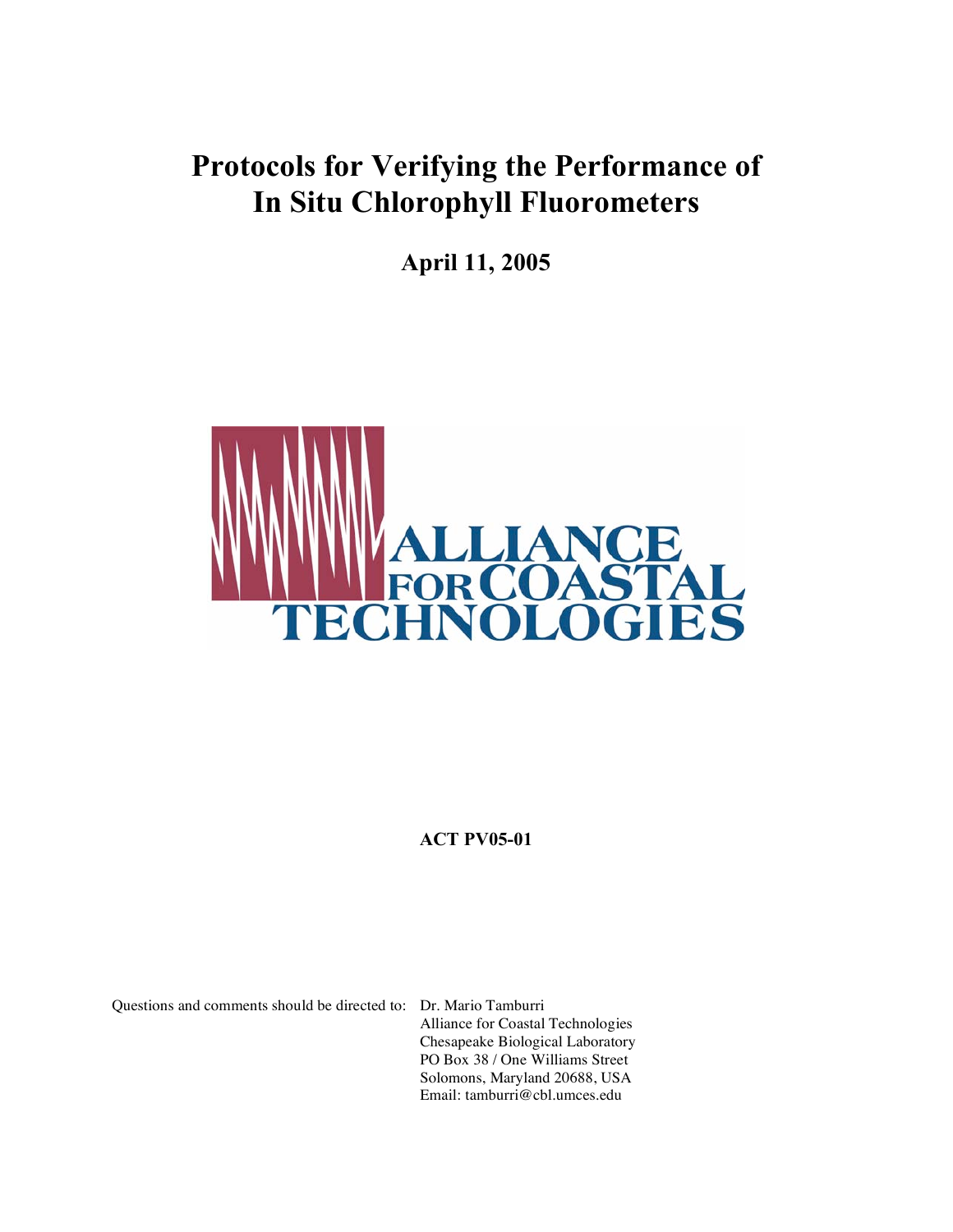## **Table of Contents**

## Page No.

| 1.  |      |  |  |  |  |
|-----|------|--|--|--|--|
| 2.  |      |  |  |  |  |
| 3.  |      |  |  |  |  |
|     | 3.1. |  |  |  |  |
| 4.  |      |  |  |  |  |
|     | 4.1. |  |  |  |  |
|     | 4.2. |  |  |  |  |
|     | 4.3  |  |  |  |  |
|     | 4.4  |  |  |  |  |
| 5.  |      |  |  |  |  |
| 6.  |      |  |  |  |  |
| 7.  |      |  |  |  |  |
| 8.  |      |  |  |  |  |
| 9.  |      |  |  |  |  |
| 10. |      |  |  |  |  |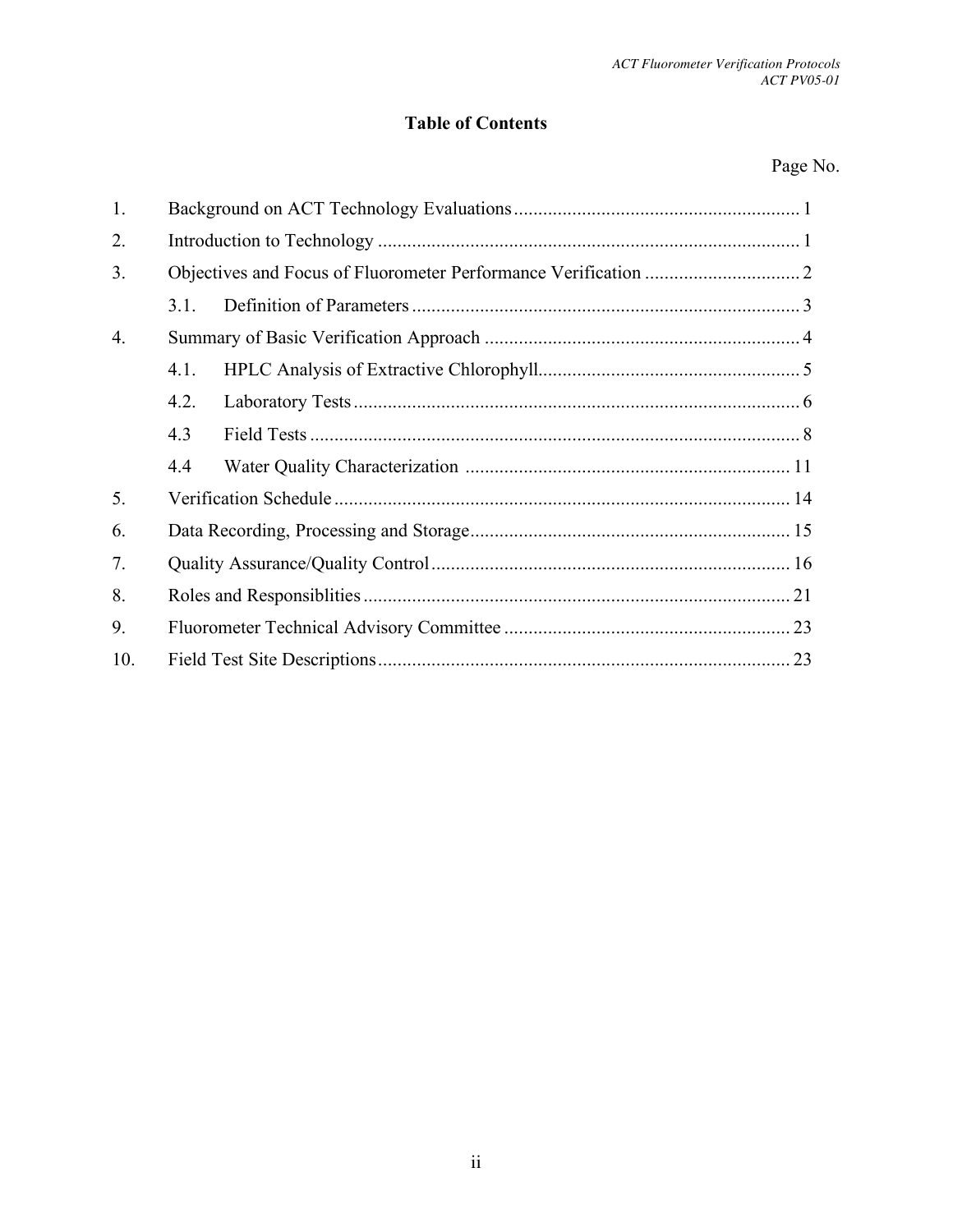#### **Protocols for the ACT Verification of In Situ Chlorophyll Fluorometers**

#### **1. Background on ACT Technology Evaluations**

Instrument performance verification is necessary to enable effective existing technologies to be recognized and so that promising new technologies can be made available to support coastal science, resource management and the long-term development of an Integrated Ocean Observing System. The Alliance for Coastal Technologies (ACT) has therefore been established to provide an unbiased, third party testbed for evaluating new and developing coastal sensors and sensor platforms for use in coastal environments.

The following protocols describe how ACT will verify the environmental performance characteristics of commercial-ready, in situ fluorometers through the evaluation of objective and quality assured data. The goal of this evaluation program is to provide technology users with an independent and credible assessment of instrument performance in a variety of environments. Therefore, the data and information on performance characteristics will cover legitimate information that users need. ACT will not simply verify vendor claims, but instead looks to the broader community to define the data and operational parameters that are valuable in guiding instrument purchase and deployment decisions.

It is important to note that ACT does not certify technologies or guarantee that a technology will always, or under circumstances other than those used in testing, operate at the levels verified. ACT does not seek to determine regulatory compliance; does not rank technologies or compare their performance; does not label or list technologies as acceptable or unacceptable; and does not seek to determine "best available technology" in any form. ACT will avoid all potential pathways to picking "winners and losers". Therefore, although the following protocols will apply to all instruments evaluated, no direct comparisons will be made between instruments from different manufacturers and instrument-specific Verification Statements will be released to the public for each instrument type as a final report.

#### **2. Introduction to Technology**

As part of our service to the coastal community, ACT Partner Institutions and Stakeholder Council has chosen the performance verification of commercially available, in situ chlorophyll fluorometers as the second ACT Technology Evaluation. Fluorescence is the phenomenon of some compounds to absorb specific wavelengths of light and dissipate a portion of the absorbed energy by emitting, almost instantaneously, longer wavelengths of light. Chlorophyll *a* naturally absorbs blue light and upon blue excitation fluoresces red light. Fluorometers detect chlorophyll *a* by transmitting an excitation beam of light in the blue range and by detecting the light fluoresced by cells (or photosynthetic accessory pigments that transfer energy to chlorophyll *a*), in a sample in the red range. Generally, this fluorescence is directly proportional to the concentration of the chlorophyll. However, the amount of fluorescence emitted per unit chlorophyll can vary greatly in nature.

Chlorophyll measurements are widely used by resource managers and researchers to estimate phytoplankton abundance and distribution and can be used as a tool in assessing eutrophication status. Chlorophyll is also the most important light-capturing molecule for photosynthesis and is an important parameter in modeling primary production. These data are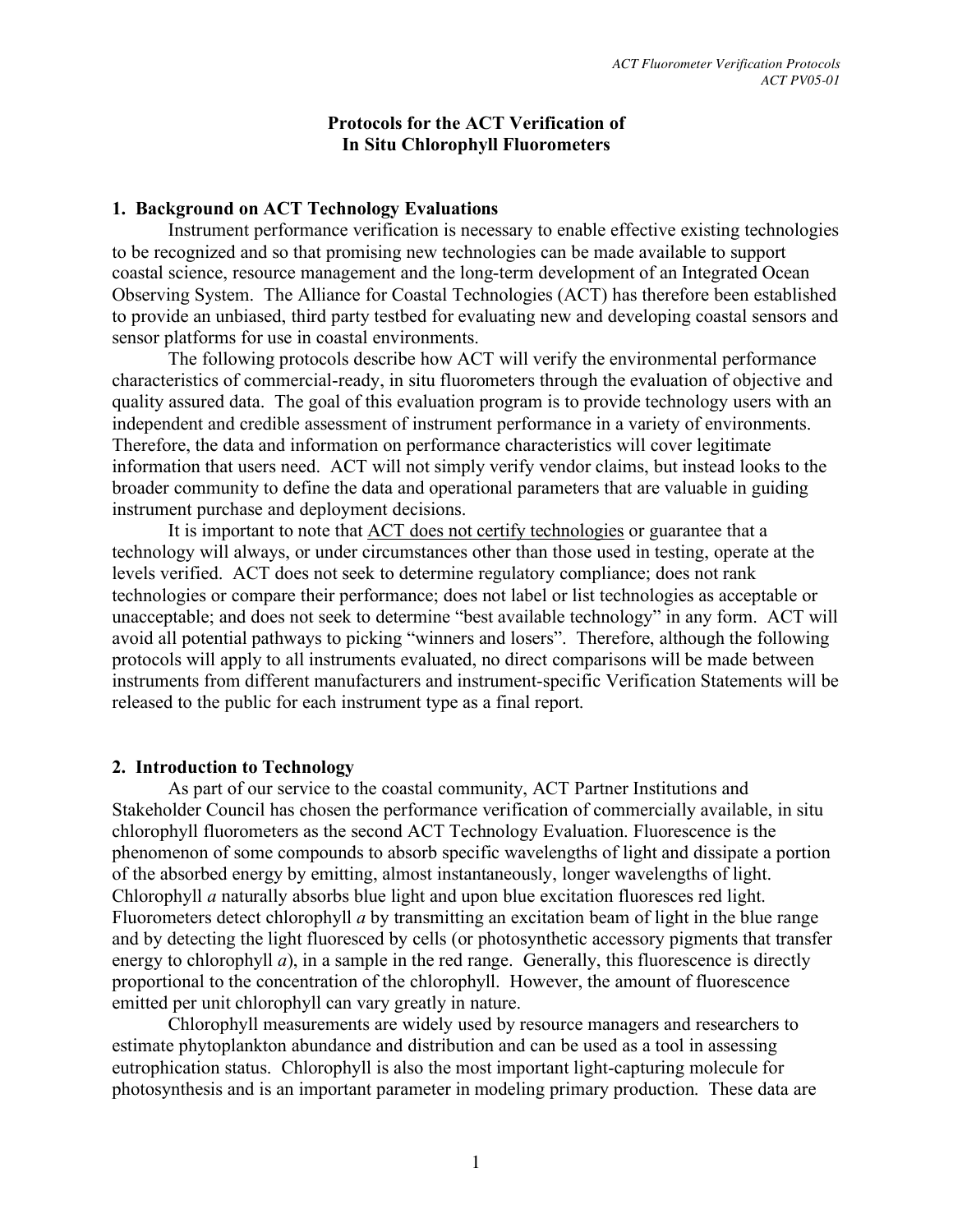used for numerous industrial applications as well, including water quality management, water treatment, ecosystem health studies, and aquaculture. There are various techniques available for chlorophyll determinations, including spectrophotometry, bench-top fluorometry and high performance liquid chromatography (HPLC) using samples collected on filters and extracted in solvent. However, chlorophyll measurement by in situ fluorescence is widely accepted for its simplicity, sensitivity, versatility, and economical advantages.

In situ fluorometers are designed to detect chlorophyll *a* in living algal and cyanobacterial cells in aquatic environments. The excitation light from the fluorometer passes through the water and excites chlorophyll within the living cells of the algae present. As light absorption by chlorophyll and its accessory pigments is the initial biophysical event driving photosynthesis, several factors make in situ fluorescence monitoring of chlorophyll a semiquantitative measure at best. Environmental conditions, photoplankton community composition, physiological status, cell morphology, irradiance history and the presence of interfering compounds all play a role in altering the relationship between fluorescence and the concentrations of chlorophyll *a*. Interfering materials can compete with light absorption or change the optical path of fluoresced light and includes other plant pigments, degradation products and dissolved organic matter. Even with these diverse natural constraints, in situ fluorescence in a variety of deployment modes does supply valuable information on the relative temporal and/or spatial distribution of chlorophyll concentrations in the water column and under similar conditions correlates well with extracted chlorophyll *a* samples.

#### **3. Objectives and Focus of Fluorometer Performance Verification**

ACT has performed a customer needs and use assessment for in situ chlorophyll fluorometers. Scientists, resource managers, and other users of these technologies were asked to respond to a questionnaire regarding their current use or application of these instruments, limitations or problems with their current in situ fluorometer, and the important parameters they use when selecting a fluorometer. The results of this assessment were used to identify the main applications and key parameters that ACT will evaluate in this Technology Verification.

Almost equal numbers of respondents to our needs and use assessment indicated in situ fluorometers were commonly deployed on remote platforms in estuarine and near shore environments and used in profiling applications, typically down to at least 100 meters depth. Therefore, the present performance verification will focus on these two applications. It was also clear from the user survey that accuracy, precision, range (i.e., detection limits), and reliability are the most important parameters guiding instrument selection decisions. Given that in vivo or in situ fluorometry is a relative measurement with no absolute "true value" reference (see discussion above), accuracy in the measurement of chlorophyll in vivo cannot be determined directly. Regardless, much of the variation in fluorescence as a measure of chlorophyll is due to physiological and taxonomic factors that have nothing to do with any particular instrument. Therefore, a surrogate for accuracy will be used in this Performance Verification; response linearity or stability of the response/calibration factor to a defined reference (see below). Protocols were developed with the aid of manufacturers and Technical Advisory Committee to evaluate these specific areas. Complete needs and use assessment reports can be found at www.act-us.info/customer\_needs.php.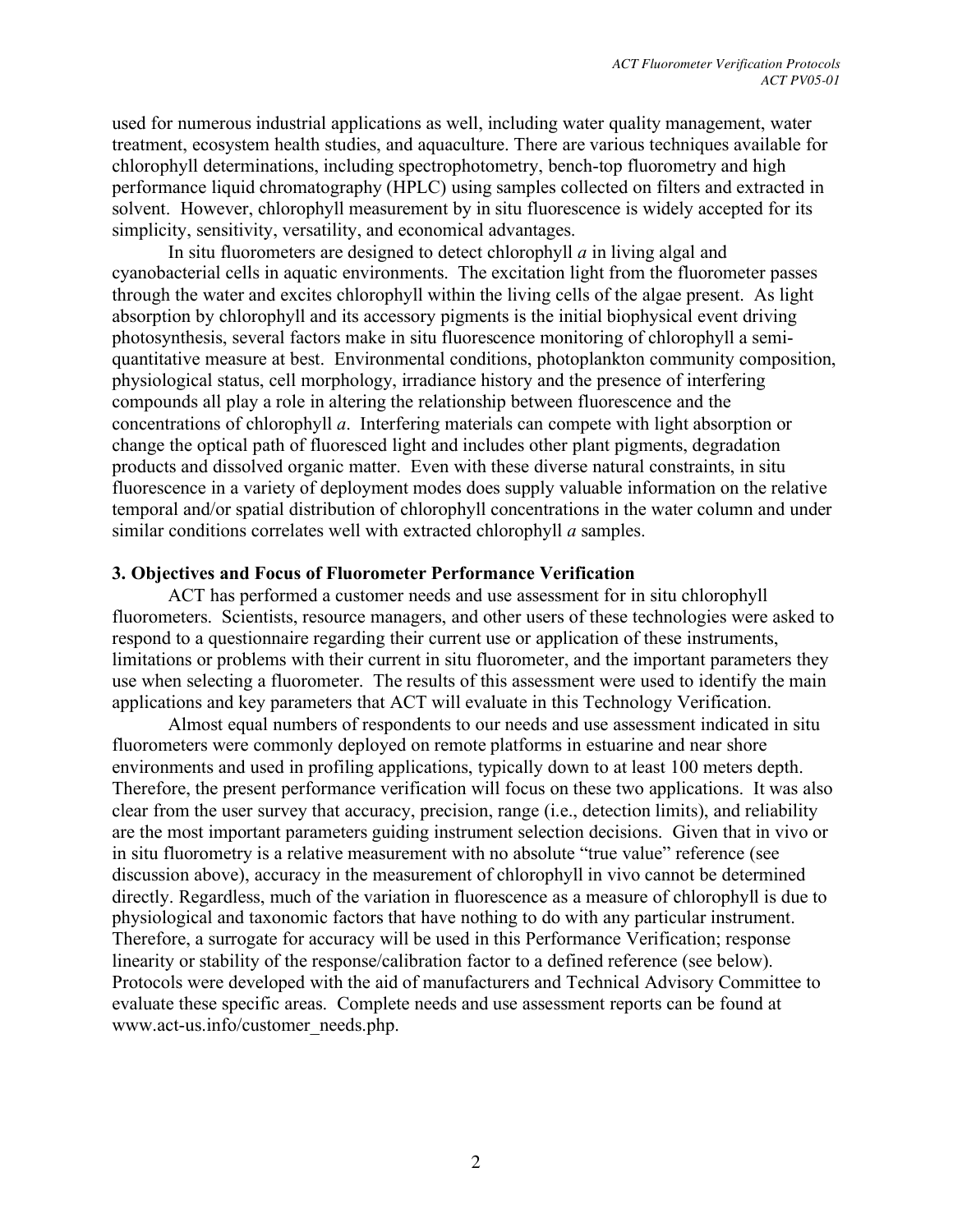#### **3.1. Parameters to be Verified**

Because of the inherent limitations of in situ flourometry and the inability to control various factors that can impact the data during field tests; response linearity, precision and range will be determined in the laboratory only. Field tests will focus on reliability/stability and the ability of the instrument to track natural changes in chlorophyll concentrations.

- **Response Linearity** Stability of a predetermined response or calibration factor, computed as: (fluorometer measurement in sample solution – fluorometer measurement in blank solution) / [reference standard] over a range of reference standard concentrations. As relative fluorescence is temperature dependent, response factors will be quantified in the laboratory for each test temperature and the influence of reference dye and algal concentrations, varying standard turbidity concentrations, and light conditions will be assessed.
- **Precision** Precision is a measure of the repeatability of a measurement. Instrument precision will be determined by calculating the coefficient of variation (STD/Mean x 100) of 30 replicate fluorometer measurements at 3 different reference dye concentrations and a fixed temperature in the laboratory.
- **Range** Range or detection limit is a measure of the minimum and maximum concentration of specific reference dyes and in vivo chlorophyll *a* the instrument can accurately (see definition above) measure. Range and linearity will be determined on a dilution series of dye and algal concentrations in water under total darkness.
- **Reliability** Reliability is the ability to maintain integrity or stability of the instrument and data collections over time. Reliability of instruments will be determined in two ways. In both laboratory and field tests, comparisons will be made of the percent of data recovered versus percent of data expected. In field tests, instrument stability will be determined by pre- and post-measures of blanks and reference dyes to quantify drift during deployment periods. Comments on the physical condition of the instruments (e.g., physical damage, flooding, corrosion, battery failure, etc.) will also be recorded.

#### **4. Summary of Basic Verification Approach**

The protocols are based on an amalgamation of protocols for sensor calibration and testing provided by the manufacturers participating in this ACT Performance Verification and the Technical Advisory Committee. Initial generic protocols were further refined through direct discussions during an ACT Fluorometer Performance Verification Workshop held on 9-11 March, 2005. Participants of this workshop included ACT Headquarters Staff, ACT Partner Institution Technical Coordinators, ACT Quality Assurance Manager, a Fluorometry Technical Advisory Committee, and representatives from each of the participating manufacturers. It was decided that the protocols will follow a format that:

- employs a reference dye and extractive chlorophyll *a* analysis through HPLC as the standard of reference for determining instrument performance characteristics,
- includes controlled laboratory tests, and
- includes field tests to evaluate performance under a variety of environmental conditions.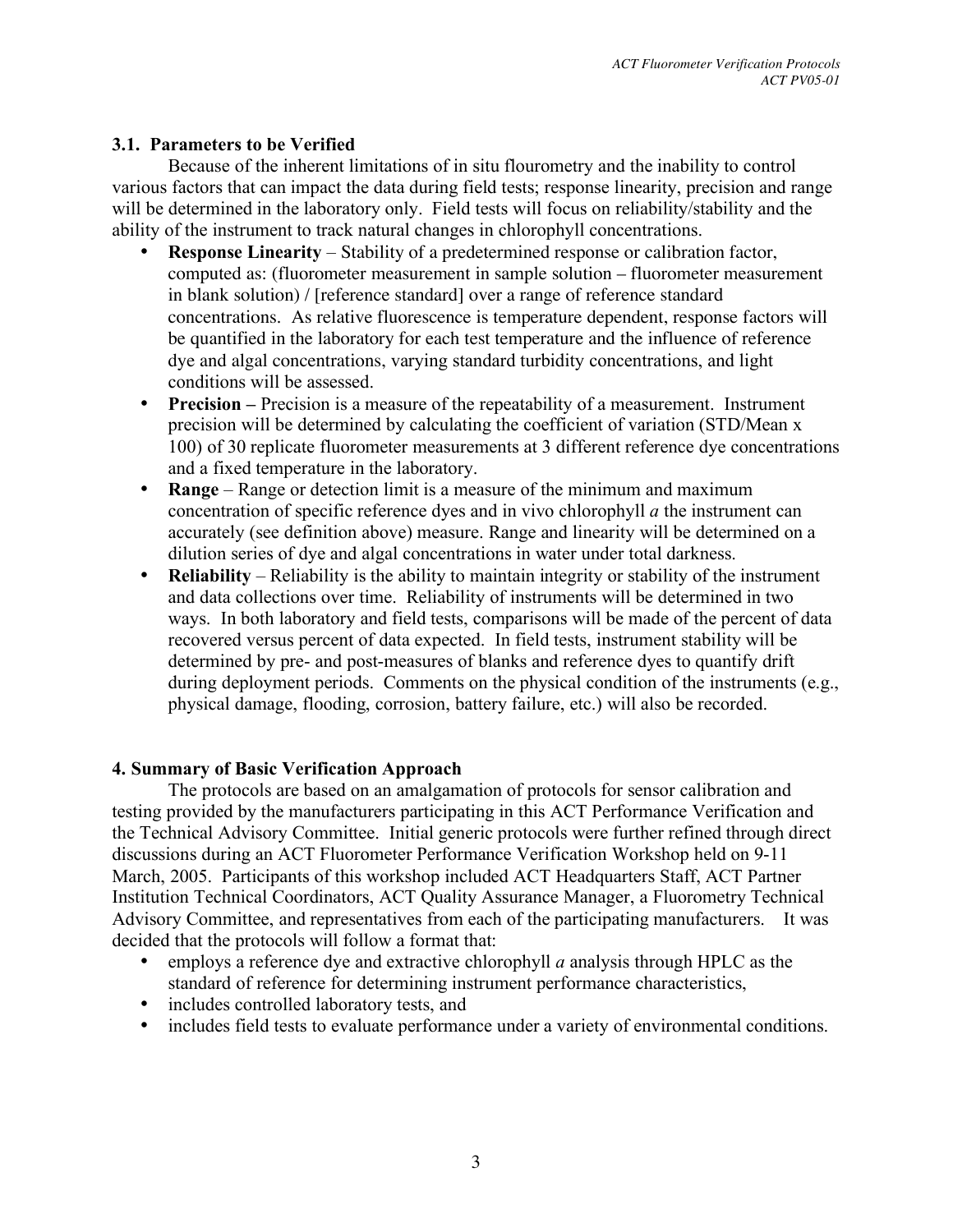Qualified personnel affiliated with ACT will conduct all tests. All personnel involved in this verification exercise will be properly trained on use of instruments by manufacturer representatives and on a standardized water sampling, storage and shipping method. HPLC chlorophyll analysis will be based on established operational methods by a selected ACT Partner Institution with the proper skills and equipment (specifics provided below).

All numerical data will be recorded to three significant digits where appropriate. Instrument output will be blank adjusted and reported as:

- $\bullet$  mV,
- digital counts,
- relative fluorescence units (RFU), and/or derived chlorophyll *a* values in  $\mu$ g/l (micrograms per liter).

Laboratory results will be presented as:

- means, standard deviations, and number of replicates (n) of instrument measurements in derived µg/l of Chlorophyll *a*;
- means, standard deviations, and number of replicates of corresponding reference dye concentration ( $\mu$ molar or O.D.<sub>654nm</sub>) or  $\mu$ g/l of Chlorophyll *a* from extractive HPLC analysis; and
- the ratio of a fluorometers raw data output (mV or RFU) to corresponding reference dye concentration or µg/l of Chlorophyll *a* from extractive HPLC analysis of water samples.

Field data will be presented as:

- means, standard deviations, and number of replicates (n) of instrument measurements in derived µg/l of Chlorophyll *a*;
- means, standard deviations, and number of replicates of  $\mu$ g/l of Chlorophyll *a* from extractive HPLC analysis of water samples over time or depth;
- the ratio of raw data output (mV or RFU) to  $\mu$ g/l of Chlorophyll *a* from extractive HPLC analysis over time or depth; and
- associated physical conditions (e.g., temperature, salinity, TSS, ambient irradiance) over time or depth.

We acknowledge that the range of field environments is constrained due to testing and time limitations, but locations are widely geographically distributed and summer field conditions will have significant biofouling pressure.

Raw values from test instruments will be converted to produce derived chlorophyll *a* concentrations using the specific calibration factors that individual manufacturers would suggest to any of their customers. However, because of logistic constraints on this ACT Performance Verification, only data from two sets of environmental reference samples will be made available for instrument correction. Immediately before and after field performance testing periods, one water sample will be taken at each test site, divided into three replicates, and analyzed using the extractive HPLC method described below (which provides insight on abundances of basic taxonomic groups). These values and the corresponding first and last values taken by the instruments in the field will be made available for correcting data using equations or methods provided by manufacturers. The values used for corrections will, however, be excluded from the data presented as part of the Performance Verification.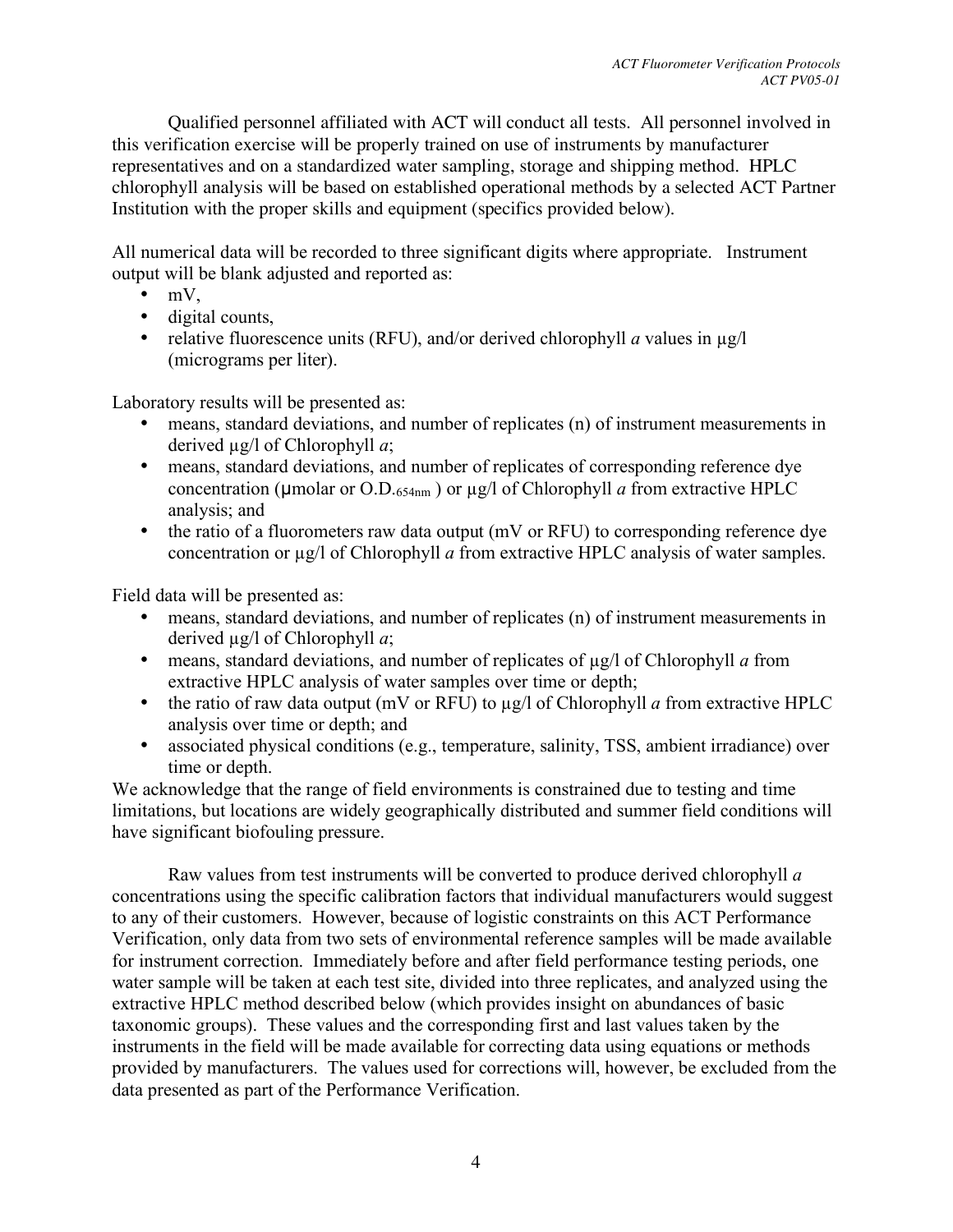The goal of this Performance Verification is to test the same model instruments in the laboratory, in a moored application, and in a profiling application. It is also preferred to evaluate instruments incorporated in stand-alone packages, which include features such as data logging, data transformation/conversion equations, independent power, and biofouling prevention. However, in some cases, certain test instruments will only be tested in one type of field application (if they are designed and sold exclusive for one particular use) and some independent sensors will be incorporated into other associated equipment (e.g., datalogger, CTD) owned and operated by ACT Partner Institutions.

A total of four sensors of each particular model will be evaluated during this verification. For the laboratory exercise, one fluorometer of each model will be randomly selected for testing. The moored field tests will use all four instruments, conducted over the course of two separate evaluation periods. The first will include the test instruments deployed simultaneously at four ACT Partner sites followed by a second set of evaluations at the remaining ACT Partner sites (seven total moored deployments). Profiling field tests will take place before or after the moored tests at two ACT Partner sites.

#### **4.1. HPLC Analysis of Extractive Chlorophyll**

The HPLC method to be used for chlorophyll *a* analysis follows that of Zapata et al. (2000, MEPS 195:29-45). This method utilizes a C8 reverse-phase column which delivers separation of monovinyl and divinyl chl *a*, and includes the addition of a pyridine-based, mobile phase modifier that provides separation of the most common polar chlorophylls; these include chl  $c_1$ , chl  $c_2$ , chl  $c_3$ , Mg 3,8 pheoporphyrin  $a_5$  and chlorophyllide *a* (chlide *a*). The Welschmeyer lab at Moss Landing Marine Laboratories (MLML, the West Coast ACT Partner Institution) will be conducting the chlorophyll *a* analysis for this ACT Performance Verification. This laboratory group has used this method over the last three years with great success, concluding that the slightly longer run time (ca. 40 min per sequential injection) is outweighed by the increased peak resolution relative to previous C8 methodologies (Culley and Welschmeyer 2002, L&O 47: 1508-1513).

This HPLC system includes a Varian ternary gradient pump (operated in binary mode as per Zapata et al. 2000), with in-line detectors including a Thermo Separation Products Spectra Focus VIS absorbance detector (operated at 440 nm; spectral scans available when needed), Kratos 950 filter fluorometer fitted with broadband red and blue filters to provide sensitivity to all chlorophyll-derived fluorescent products. Solvent A (methanol:acetonitrile:0.25M aqueous pyridine, 50:25:25 v:v:v) and solvent B (methanol:acetonitrile:acetone, 20:60:20) are run at 1 mL min-1 according to gradient (a) of Zapata et al. (2000). Samples are injected by a Gilson 201 autosampler, with continuous sample cooling (10°C) and sample dilutions (2:1 v:v, sample: $H_2O$ ) made just prior to injection (to improve shape of early-eluting peaks). Data will be collected on a computer controlled peak integrator for pigment quantification. Sample concentrations will be determined from purified chl *a* standards injected in series with each autosampler run.

We anticipate that most coastal samples will dominated by monovinyl chl *a*, with little, or no divinyl chl *a*; the HPLC method above will adequately monitor the potential presence of divinyl chl *a* should prochlorophytes be present. In coastal systems, particularly during diatom blooms, quick filtering and freezing of all samples to avoid enzymatic degradation of chl *a* to chlide *a* is critical. Participating sampling teams will be trained to be aware that potentially high chlorophyllase activity in diatoms (also in green algae) can convert more than half the original chl *a* to chlide *a* if wet filters are left at room temperature for several hours. Total chl *a*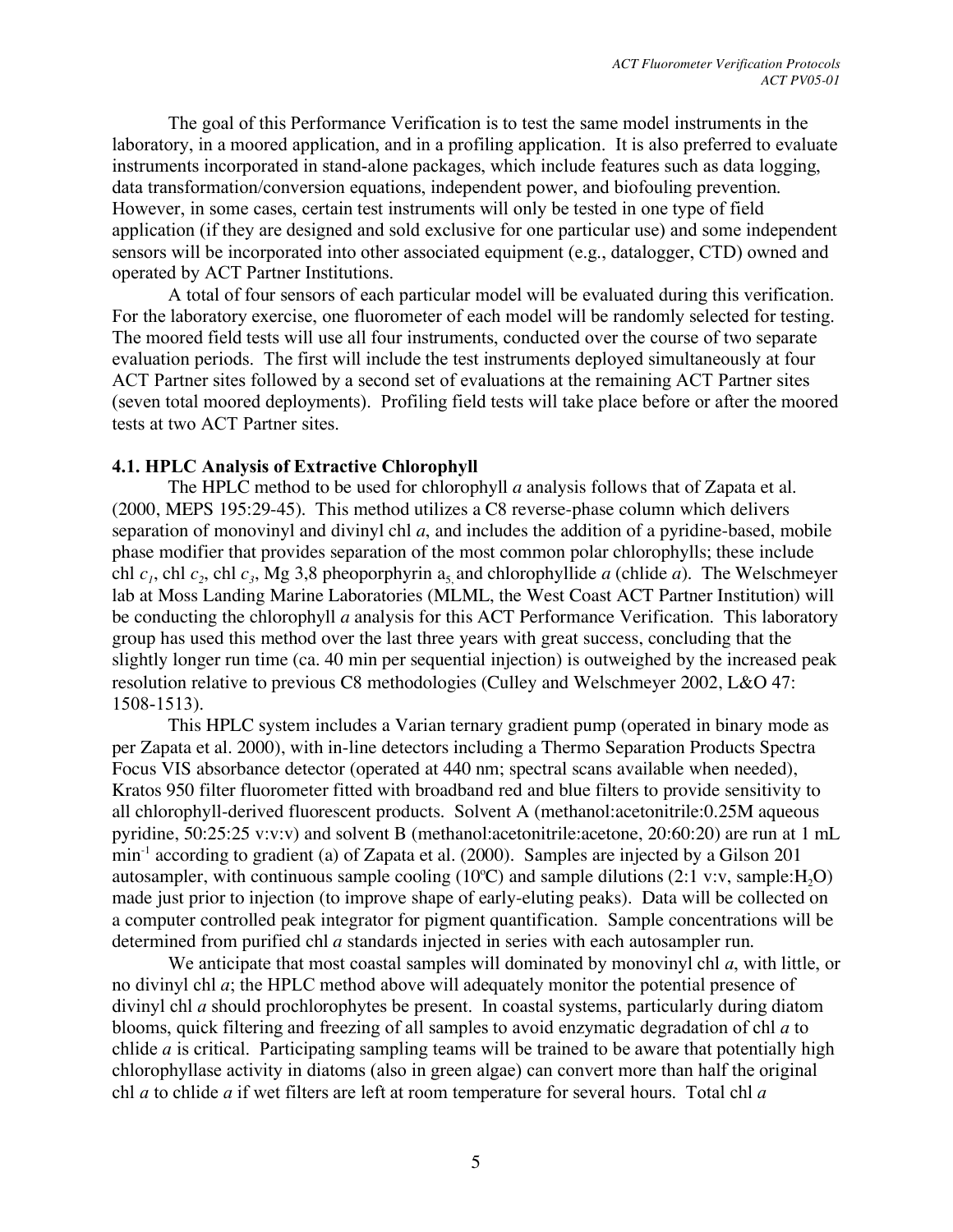concentrations as the molar sum of chl *a* and chlide *a* will be reported (in addition to mg/L), thus accounting for possible artifactual production of chlide *a*. However, chlide *a* production will be avoided whenever possible.

All samples from Partner sites (other than MLML) will be frozen in liquid  $N_2$  and shipped by overnight courier in liquid  $N<sub>2</sub>$  dry shippers to MLML for analysis in two shipments upon completion of deployments. Chain of custody (COC) forms will accompany all samples during shipping (See section 7.3.3). Samples will then be extracted in  $N_2$ -purged 90% acetone overnight, followed by autosampler HPLC processing commencing the following day. All extracts will be simultaneously analyzed by standard fluorometric technique (Welschmeyer 1994, L&O 39: 1985-1992) to complement HPLC assays described above.

#### **4.2. Laboratory Tests**

Laboratory tests of response linearity, precision, range, and reliability will also be conducted at MLML. As the goal of the laboratory tests is to assess performance of the fluorescence detection systems rather than biologically based variation in chlorophyll fluorescence, an inert fluorochrome will be employed as the reference standard. Constraints on dye selection are that it be (a) water soluble, (b) have absorbance and fluorescence emission properties that overlap the optical specifications of the in situ fluorometer systems and (c) that its absorbance and fluorescence emission properties be stable (at minimum quantifiable) under a range of water conditions. Basic Blue 3 (BB3, C.I. 51004, CAS 33203-82-6, M.W. 359.9) meets these specifications as fluorometric reference standard and critically, has been employed as a wide wavelength range (220 -700nm) quantum counter for correction of fluorescence emission spectra (Kopf and Heinze 1984 *Anal. Chem.* 56, 1931=1935). BB3 is readily soluble in both deionized and sea-water ( $>1$  mg / mL or  $> 2.8$  mM) without substantial shifts in absorbance properties ( $\lambda_{\text{max}} = 654$ ,  $\varepsilon_{\text{M.654}} = 88954$ ,  $\lambda_{\text{em}} = 661 \text{ nm}$ ) and is inexpensive (\$0.45 /gm) making it feasible to use in immersion bath tests. Based on these dye features, laboratory tests evaluating in situ fluorometer performance in different water conditions will in part involve the comparison of fluorometer output in the presence of varying concentrations of BB3 under different defined reference conditions (e.g. 15 $^{\circ}$ C, 1 µg / mL BB3, dark). The optical behavior of BB3 in the selected water conditions (e.g. temperature dependence) will be monitored independently by absorbance and fluorescence spectroscopy using calibrated research grade instrumentation (TU 1901 UV/VIS dual beam spectrophotometer and a Spex Fluorolog scanning spectrofluorometer). BB3 samples will be collected via pipette from the center of the test baths and placed directly in to a cuvette for analysis.

At the request of the participating manufactures and on recommendation of the scientific advisory panel, the dye Rhodamine WT (RWT,  $\lambda_{\text{max}} = 497$ ,  $\lambda_{\text{em}} = 523$  nm) will be used in a limited number of independent test conditions to permit cross calibration of BB3 and RWT fluorescence signals.

The various conditions below will be produced in well-mixed (submersible circulating pumps), temperature controlled (monitored at two locations in each bath) water baths where instruments will be submerged for testing. Instrument output will first be "calibrated" to BB3 and/or RWT concentration under standard reference conditions by immersion in one or two-point standardization solutions as suggested by each manufacturer.

Although field tests will include instrument deployments under varying salinity conditions, it was decided that salinity would not be tested as a variable in the laboratory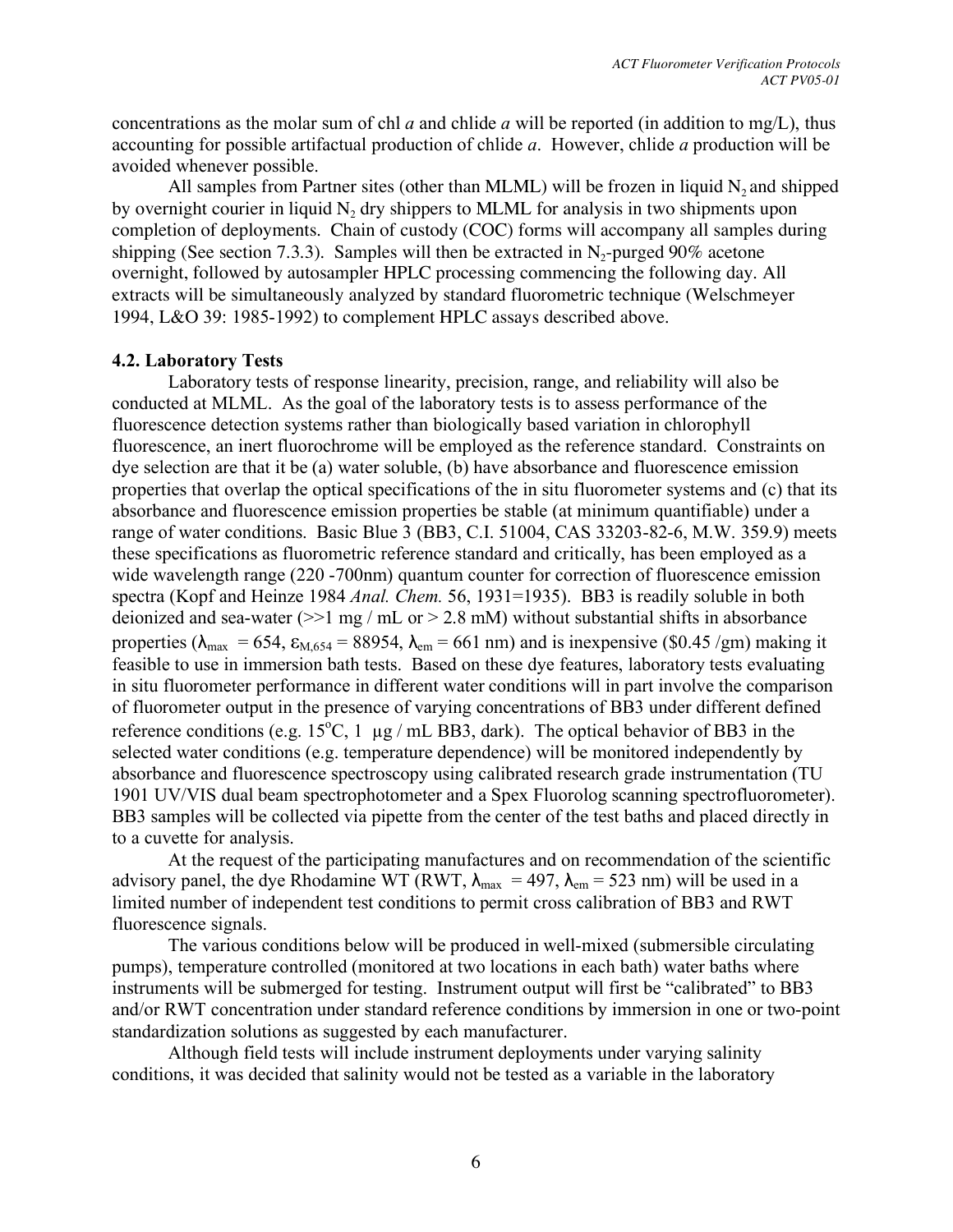evaluations described below. All laboratory tests, except for those with live algae, will be conducted in filtered, deionized water.

*Response Linearity –* For the linearity or stability tests, a mean and standard deviation of 5 instrument readings at 1-minute intervals for each test condition will be collected after the instruments are allowed at least 30 minutes to equilibrate. This instrument mean and STD will be compared to the mean and STD of 5 water samples BB3 samples collected at the same 1 minute intervals and quantified by absorbance spectroscopy. Test baths will filled with DI water (to provide a baseline or zero response factor), held in the dark. At least five concentrations of BB3 will be tested over the range of  $0-15 \mu g$  /mL (e.g. 0, 0.05, 0.5, 1, 5 and 15  $\mu g$  /mL) and temperature  $(4, 15 \text{ and } 32 \degree C)$  will be varied to produce a matrix with 18 independent conditions for evaluating response linearity.

*Precision –* Precision tests will be conducted simultaneously by monitoring the variance of instrument fluorescence signal over 30 consecutive measurements at 1 minute intervals in a selected subset of controlled bath conditions in the test matrix described above. Minimally instrument precision will be determined at each dye BB3 concentration tested in the reference water temperature of 15 °C. Precision of the BB3 dye concentration assay will be measured similarly. These tests will be repeated using RWT as the reference dye.

*Detection Range* – The experimental matrix above will enable determination of the linear detection ranges at each test temperature. Limit of detection will be computed as: (Mean  $+3$ ) S.D. of blank readings) and upper detection range will be determine as either the dye concentration causing saturation of instrument output or a greater than 50% decline in response factor. Only tests conducted in dark conditions will be used to determine detection limits of the instruments. These range estimates will then be independently tested at a reference temperature of 15°C by monitoring instrument output over a low range of BB3 concentrations (e.g., 0.001, 0.005, 0.01 and 0.025 µg / mL) and very high levels of BB3 (e.g., 5, 10, 15 and 20 µg / mL). The exact BB3 concentrations tested may vary depending on instrument response or gain settings. These tests will be subsequently repeated at 15°C using RWT as the reference dye.

*Light and Turbidity* – Sensitivity to ambient light and water clarity will then be assessed by exposing the test instruments to high light (>200 umol/m/s PAR) using 500W halogen worklights and varying turbidity levels. Instruments will be placed in a bath at  $15^{\circ}$ C with 1 µg / mL of BB3 and response factors, measured as described above, obtained in darkened conditions and under high irradiance (ca 200 µmol quanta /m<sup>2</sup> / s, near sensor heads) conditions will be compared. Two different levels of turbidity (very low, set by the water source, low and high, 400 NTU max.) will then be produced by adding combinations of Formazin and colored dissolved organic matter (CDOM, filtered coffee will be used for simplicity). The response linearity test repeated under high light and in the dark. Turbidity test conditions will be quantified by a benchtop turbidity sensor in NTU. CDOM will be determined by absorbance spectroscopy on filtered samples (see below).

*In vivo Chlorophyll Detection –* Instruments characterized for their BB3 fluorescence response will be evaluated for their response linearity and detection limit/range for in vivo chlorophyll fluorescence under standard reference conditions (32 ppt,  $15^{\circ}$ C, dark). This will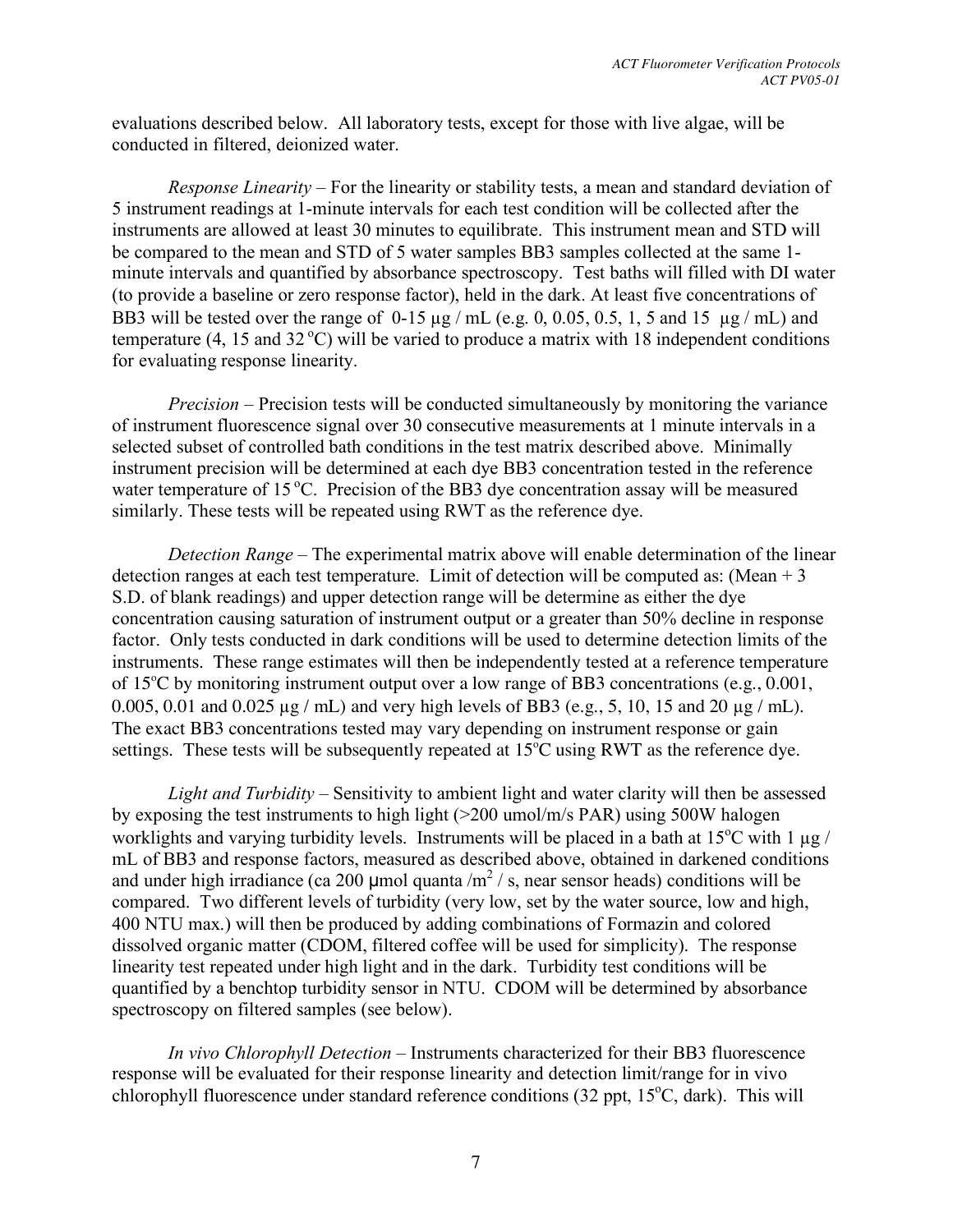permit comparison of chlorophyll fluorescence in terms of the BB3 based RFU for assessment of instrument drift. The diatom *Thalassiosira pseudonana* Clone 3H (CCMP 1335) will be grown in a batch culture (75 µmol quanta m<sup>-2</sup> s<sup>-1</sup> PAR 40W fluorescent bulbs, continuous light at  $15^{\circ}$ C) with f/2 enriched seawater to mid-log phase (determined by cell counts), then propagated in semi-continuous culture at ca. 0.25 /d to maintain cell concentration at a level required for the dilution test. Instruments will be equilibrated as described above and allowed to collect 10 "blank" samples. Dark adapted  $(>1 h)$  3H cells will be added and the measurements repeated. Chlorophyll samples will be taken as described above bracketing the measurement period  $(1<sup>st</sup>$ sample,  $5<sup>th</sup>$  sample, 10th sample). 3H cells concentration will be sequentially increased to provide a range of target chlorophyll concentrations (e.g. 0, 100, 1000, 10000, 100000 cells / mL rapid proxy for chlorophyll added to the system).

Finally, instrument reliability in the laboratory will be determined by comparing percent of data recovered versus percent of data expected. Comments on problems or instrument failures will also be recorded.

#### **4.3. Field Tests**

Approximately 7 days prior to their particular field deployment, each test site will collect 10 independent water samples over a one-hour period at the location where field tests will occur. These samples will be processed, handled, and shipped to MLML for HPLC analysis as described elsewhere in this document. This preliminary exercise will help characterize the various test environments, refine the sampling process, and assure that the HPLC analytical methods proposed are appropriate for all the conditions that will be tested. Each site will also perform an assessment on how much water must be filtered to capture an appropriate quality chlorophyll *a* for extraction.

Instrument reliability in both a moored and profiling application will be determined by comparing percent of data recovered versus percent of data expected. Comments on problems or instrument failures will also be recorded.

## **4.3.1. Moored Deployment**

In situ evaluations of instrument performance in a moored application will be conducted at each of the seven ACT Partner Institution sites (site descriptions below). One fluorometer from each manufacturer will be deployed for four continuous weeks (26 to 28 days) at each site. They will only be removed from the water after the test period is complete or in the event of a problem such as a weather event that could jeopardize the safety of the instruments. Because each manufacturer will provide only four total instruments, two sets of consecutive field tests will be run. Instrument packages will, however, be returned to manufacturers for a maximum of 3 weeks for reconditioning and calibration in between the two sets of field tests and prior to field profiling tests (see below)

*Instrument Setup* - Prior to deployment, all instruments will be setup and calibrated at the field sites as suggested in individual manufacturer manuals. Fluorometers will then be programmed to record data every 15 minutes during the entire field deployment and their internal clocks set to local time using www.time.gov as the time standard. A photograph of each individual fluorometer and the entire instrument rack will be taken just prior to deployment and just after recovery to provide a qualitative estimate of biofouling during the field tests. Finally,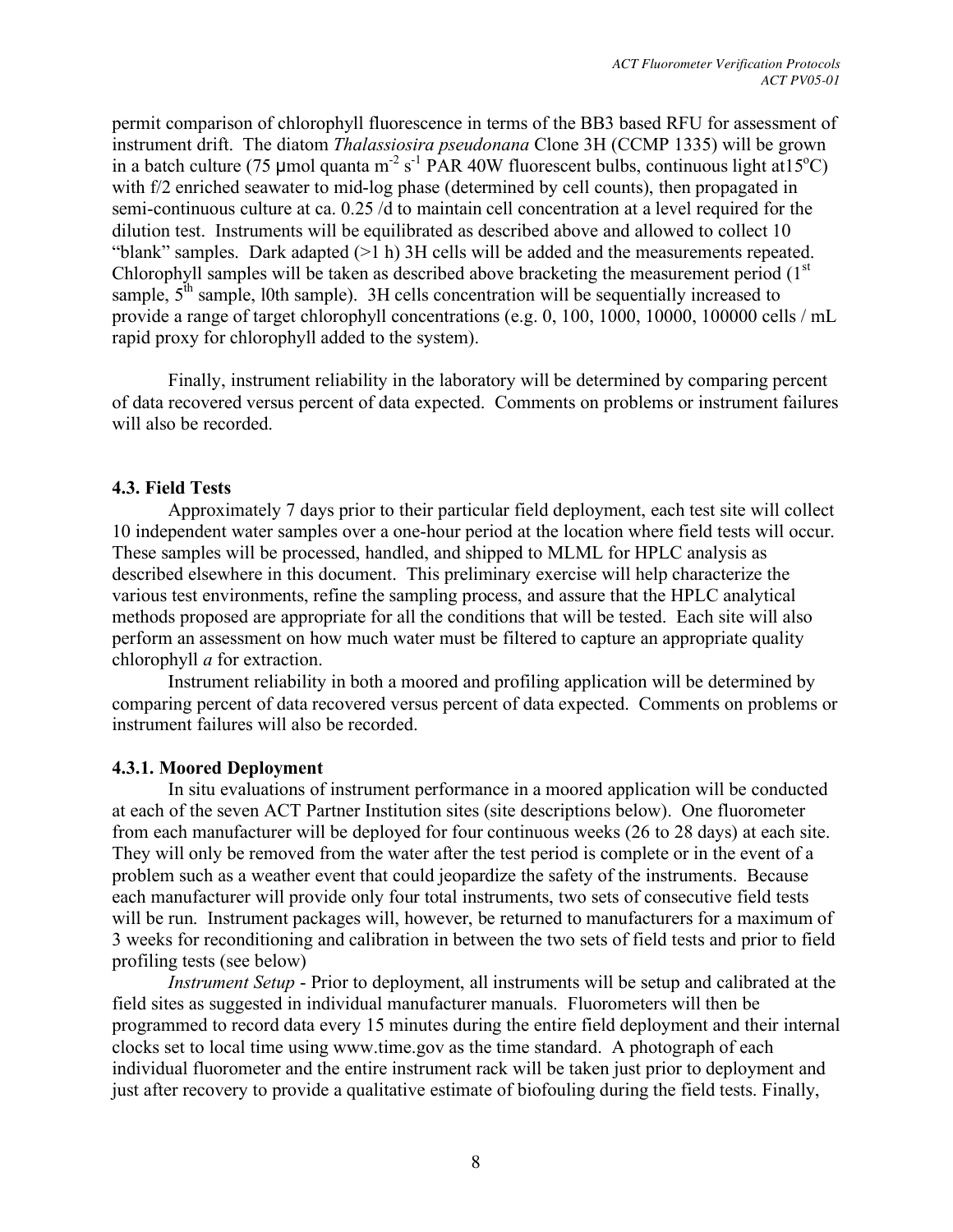all instruments will be placed in a bath of deionized water (as a blank) and then a container of 1 µg / mL of BB3 and one with RWT as the reference standards (from stocks prepared and distributed by MLML as described above) both before and after deployment and allowed to make three readings of fluorescence, as an estimate drift over time. If possible, the post blank and reference standard measurements will be made both with the instruments taken directly from the field and again after biofouling has been removed from the optical surfaces and instrument cleaned.

*Deployment Rack* - All instrument packages will be deployed on a single, box-shaped rack that allows all sensor heads to be at the same depth, and with each manufacturer's instrument side by side. Instrument sensor heads will be deployed at the closest proximity that their designs will allow but far enough apart to prevent cross interference (as separation distance of at least 1 instrument diameter). The rack will be deployed so that all of the fluorometers remain at a fixed depth of 1 m below the water surface (using a float system or on a floating dock). A calibrated CTD package will also be attached to the rack at each test locale and programmed to provide an independent record of conductivity and temperature at the same depth and the same 15-minute intervals as the test instruments. The sensor rack design will also be standardized as much as possible from site to site. However, physical conditions at particular sites may require specialized modifications. Each site will maintain a PAR cosine sensor to continuously monitor surface irradiance history at the deployment site. Water clarity will be determined at least once a day during sampling using a black and white 200 mm secchi disc.

*Sampling Schedule -* At the initiation of deployment, and immediately prior to termination of the field deployment, three consecutive water samples will be drawn >1 hour before dawn, corresponding to instrument sampling points, and processed as above. The chlorophyll *a* values determined for these samples will be used as reference field calibrations for each instrument. Subsequently, during the first day, last day, and at some point near the middle of the four-week deployment (between the  $8<sup>th</sup>$  and  $18<sup>th</sup>$  day of deployment), each site will collect water samples for extractive HPLC every 3 hours for a 24-hour period (coinciding with test instrument readings) for a total of three full diel cycles. During the remainder of the moored deployments, each test site will take 2 Van Dorn water samples every weekday (M-F), each timed to again correspond to the instrument sampling time. The timing of water sampling on days other than first and last of the field tests will be left up to the individual site with the goal of capturing natural daily variations in chlorophyll levels. However, one sample must be taken during day light hours and the second either >1 hour prior to sunrise or >2 hours after sunset. Furthermore, any specific reference water samples will only be taken when all test instruments are exposed to the same basic light environment (i.e., all uniformly shaded or uniformly lit).

*Water Samples -* A standard 2-l Van Dorn bottle will be used at each field test site to collect water samples for extractive HPLC chlorophyll *a* analysis. These samples will be used as the standard for examining instrument performance/stability through time. The bottles will be lowered into the center of the sensor rack, at the same depth and as close as physically and safely possible to the fluorometers. The bottle will be triggered to close at the same time as instrument sampling, to ensure that the same water mass is being compared to in situ chlorophyll *a* concentration. The entire water sample will be emptied through the bottom of the Van Dorn bottle into a light protected 4 or 5-l carboy (using a large funnel) and transported to the laboratory at ambient in situ water temperature for further subsampling and processing. Prior to subsampling the whole water sample is homogenized by carefully inverting the carboy 3 times. Each subsample is quickly drawn from the carboy by pouring and collected in a graduated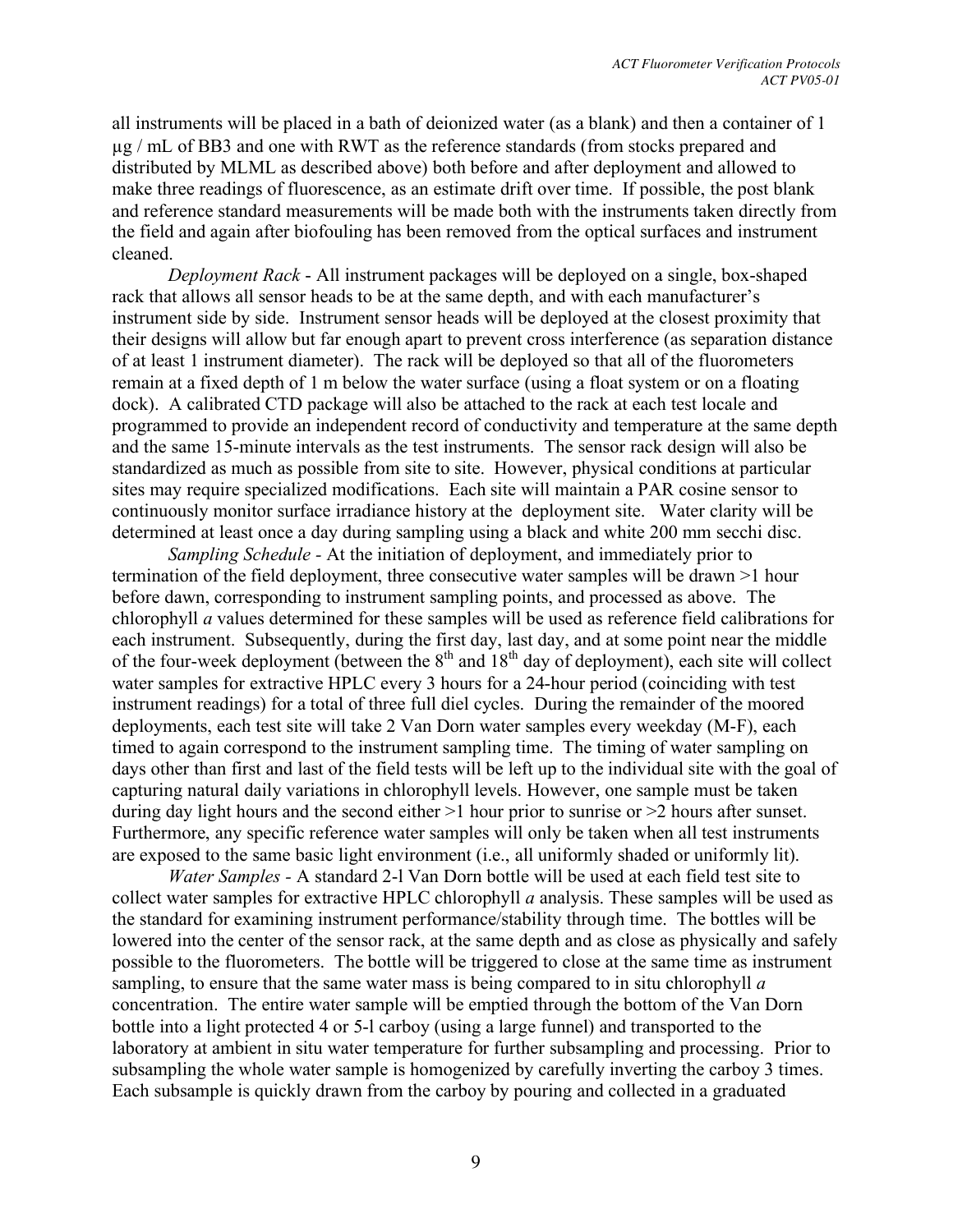cylinder. Under low light conditions, four subsamples (volume to be determined for each site) will be filtered and stored for chlorophyll *a* analysis as described above. Three of the samples will be shipped to MLML for analysis and one will remain at the test site as a backup sample (see Quality Assurance Plan for chain of custody details). A fifth and sixth subsample (volumes to be determined for each site) will also be taken from the original Van Dorn collection and carboy, where the filtrate of one subsample will be used to determine CDOM (see below) and the other analyzed for total suspended solids (TSS, see below). CDOM and TSS will be used as estimates of turbidity at the individual test sites during testing. The Van Dorn bottle will be wiped with a clean cloth and rinsed with copious DI water ( $>5$  rinses) between uses.

*Filtering -* All chlorophyll *a* samples from each ACT Partner test site will be filtered on 2.5 cm Whatman GF/F membranes immediately after collection (<30 min). Sufficient volume of sample water will be filter to get visible color on filter surface and the precise volume filtered (400 mL maximum) for each sample recorded. All filtrations will be done in low light (i.e. not in front of window, away from sunlight), with low vacuum pressure  $(<5$  in Hg). As soon as fluid runs through the filter, it will be removed, folded in half with the sample on the internal surface (with the vacuum still on), placed in cryovials (one filter/vial) and immediately frozen by immersing into liquid  $N_2$ . Quick-freezing in liquid  $N_2$  improves extraction efficiency and provides excellent long-term storage with no degradation (Bidigare et al. 2005, Analysis of pigments by high-performance chromatography. In R. Andersen (ed) Algal Culturing Technique, Academic Press).

*Cleaning* - Filtration apparatus and sample storage vessels will be cleaned between use by wiping with a clean cloth and copious rinses (>5) with DI water. Once per week (typically Fridays after sampling) filtration apparatus will be wiped, rinsed and soaked overnight in a 2% solution of Micro-90 or equivalent detergent, followed by a second round of copious rinsing with DI water.

#### **4.3.2. Profiling Deployment**

In situ evaluations of instrument performance in a profiling application will be conducted at only two of the ACT Partner Institution. CILER/University of Michigan will conduct one set of profiling tests in freshwater of the Great Lakes. A second set of tests will be run in marine coastal waters by GoMOOS/University of Maine. At each of the Partner profiling test sites, three to five independent profiles will be conducted at varying locations during a single cruise, where simultaneous electronic measurements and discrete samples are collected from the ship at six discrete depths throughout the water column. The basic design will to collect two reference samples in the surface mixed layer, one at the chlorophyll/particle maximum (if present) and three below the pycnocline including the clear water minimum, in order to capture the maximum variation in chlorophyll levels. Each discrete depth will be sampled in replicate with two independent bottle collections. The exact depth locations will be determined on the basis of water column depth and the observed flurometry profile obtained in real-time during the downcast of the rosette system. An independent, real-time recording fluorometer will be incorporated into the CTD package on the sampling rosette so basic depth profile of chlorophyll can be identified as the test instruments are being lowered to the maximum sampling depth. The data from the independent real-time fluorometer will only be used as an aid in selecting appropriate sampling depth designs and will not be distributed or used in any comparisons. The rosette will be lowered and raised at the standard rate of between 0.25 – 0.5 m/sec and the data collected by test instruments will be presented for both down- and up-casts.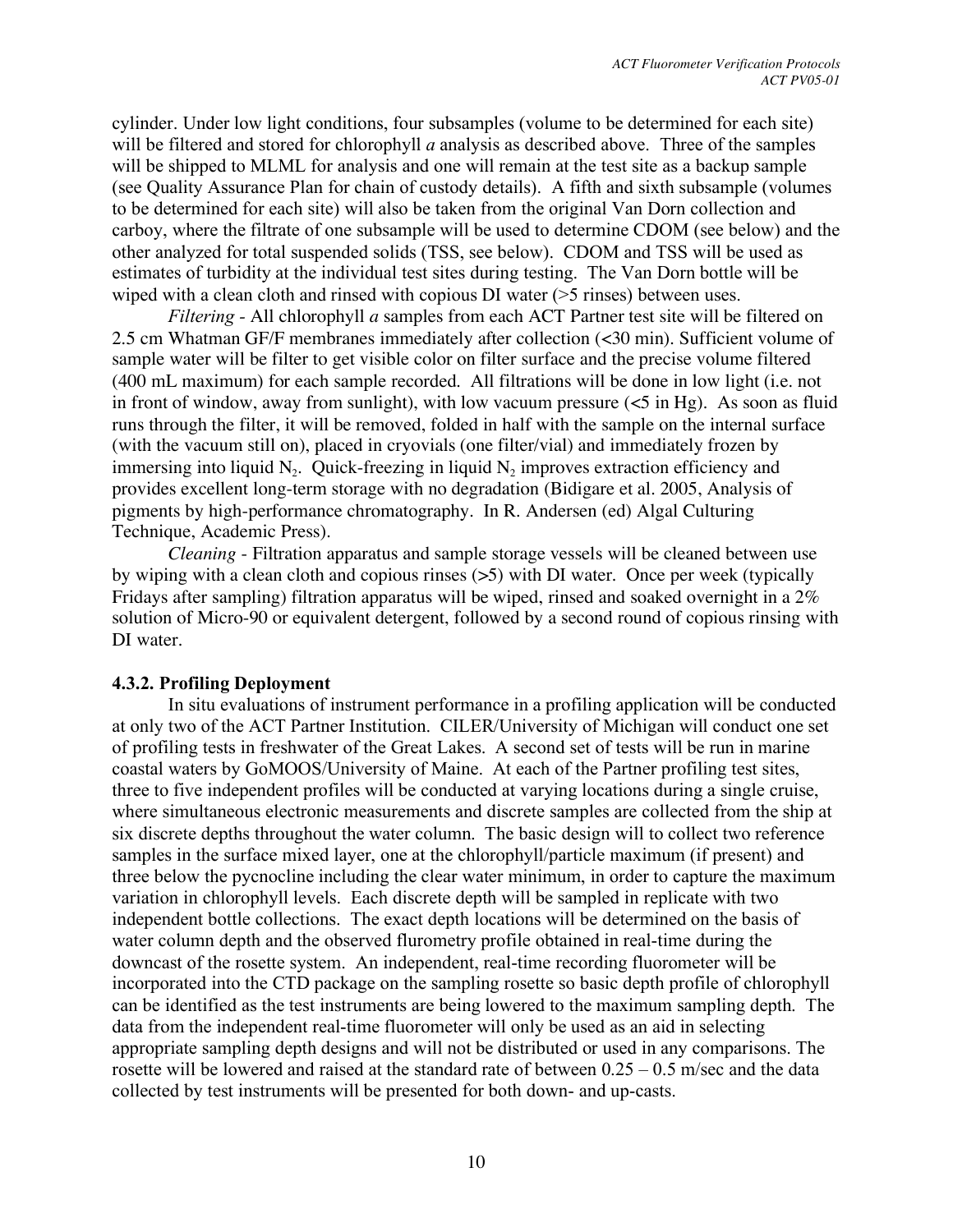*Instrument Setup -* Each of the profiling test sites will randomly select one of the instruments provided by each manufacturer for the ship-based testing. Each of the profiling test sites will test a set of instruments, as determined by the participating manufacturers, in profiling mode. Prior to deployment, all instruments will be calibrated as suggested in individual manufacturer manuals and with a blank, BB3 and RWT at the field sites (as described above). The fluorometers will then be programmed to record data at between 1-5 Hz for the profiling tests, depending upon the manufacturer's recommendation, and their internal clocks set to local time using www.time.gov as the time standard. The instrument from each manufacturer will then be mounted within a modified 12-bottle profiling rosette so that all fluorometers and bottles measure and sample near the same depth as physically possible. A standard and calibrated CTD package and PAR sensor will also be attached to the rosette and programmed to provide an independent record of conductivity, temperature and light during each instrument sampling event.

*Water Samples -* Water samples for extractive HPLC analysis of chlorophyll *a* will be collected only on the up-cast. At each of the selected depths, the rosette will be paused for 1 minute to ensure that all fluorometers have equilibrated to those conditions and that a significant number of readings at the specific depth have been recorded. After the one minute delay, two Niskin bottles will be fired at each depth and sampling time, bottle numbers, depth, and profile number will be recorded on the field data log. For any of the test fluorometers that cannot be connected directly into the CTD logging unit of the rosette, profiling data will be internally logged and then matched up to the other fluorometer by matching the time-stamp. The minute sampling intervals at each depth will help ensure that appropriate data are extracted for comparison.

Water samples will be processed immediately upon retrieving the rosette on deck. For each sample, the entire contents of the Niskin bottle will be drained into an opaque sampling carboy, as with the moored deployment procedure, to minimize any heterogeneity in particle distributions due to settling. Samples will be collected under shade to minimize light exposure and immediately taken into a shipboard laboratory and processed using the same protocols as defined for the field mooring deployments.

#### **4.4. Water Quality Characterization**

#### **4.4.1. Colored Dissolved Organic Matter (CDOM)**

*Sample Preparation –* Approximately 40 ml of sample water will be filtered and used to rinse the sides of the flask and the 50 ml BD Falcon storage centrifuge tubes), and then discarded. Approximately 45 ml of the CDOM designated subsample will be subsequently filtered using 47 mm GF/F filters (0.7 um pore size) with low vacuum pressure ( $\lt 5$  in Hg). The filtrate will be place in the centrifuge tube, capped, wrapped with Parafilm, labeled, and stored in a refrigerator (4° C) until analysis. All samples will be shipped to MLML on ice for analysis using a calibrated laboratory-grade spectrophotometer.

*Sample Spectrophotometric Analysis* – The sample and 200-300 ml of MilliQ will be equilibrated to room temperature (failure to match the blank and sample temperature results in an artifactual feature in the spectrum at long wavelengths). The spectrophotometer will be allowed to warm up (30-40 min) before scanning and the scanning set for 1-2 nm intervals, with a 4-6 nm slit width.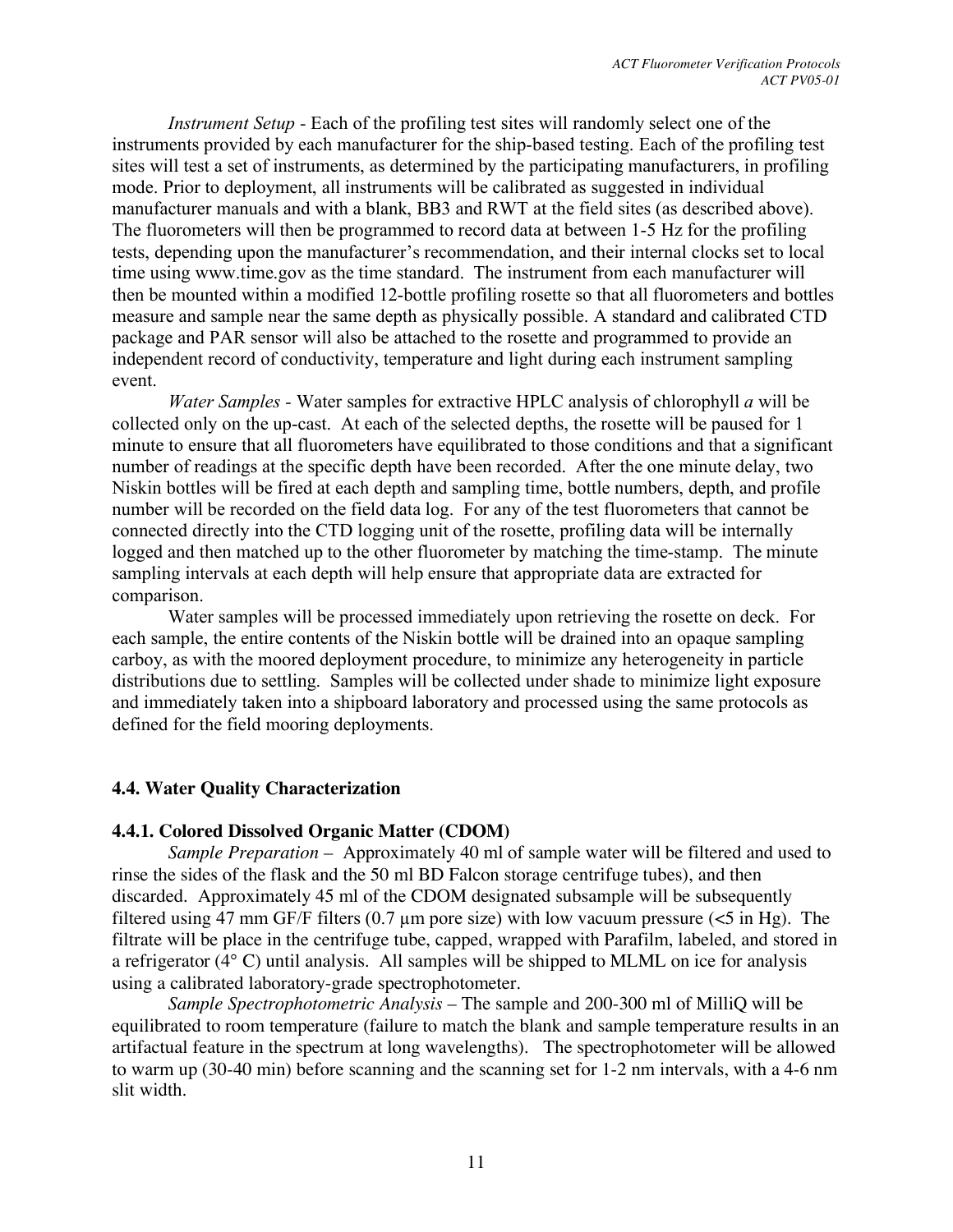The blank will be set with MilliQ water in cuvettes in both the sample and reference positions (dual-beam instrument) or by setting 0 and 100% transmission with a MilliQ blank (single-beam instrument). Matched 10 cm quartz or optical glass cells will be used for a dualbeam spectrophotometer and a single cell in a single-beam spectrophotometer. A rescan of the blank will be run to verify that the instrument has not drifted and to define the amplitude of noise.

The sample will be mixed by rocking the centrifuge tube before decanting the sample. The sample cuvette will be emptied and rinsed with 10-15 ml of sample prior to filling with sample and checked to ensure that there are no air bubbles in the light path when filled. Scans will be run between 250 and 800 nm (quartz) or 350 and 800 nm (optical glass) and electronic files will be saved for each sample. The cuvette will then be rinsed with MilliQ between samples. A MilliQ blank will be run between every 5th sample. When using a single-beam spectrophotometer, it will be reset at 0 and 100% T. For dilute samples (those that are not significantly yellow in color when viewed down the 10 cm pathlength of the cuvette or have OD < 0.2 at 400 nm), triplicate scans of each sample will be run and average the scans to reduce the effect of noise.

*Parameterizing Absorption* – The absorption spectrum of CDOM follows an approximately exponential decline in the visible (400-700) wavelengths. Absorption from optical density will be calculated by subtracting the optical density at 750 nm to correct for residual scattering and converted as:

$$
a[\lambda] = \frac{2.3(OD[\lambda] - OD[750])}{d}
$$
 (1)

where  $a[\lambda]$  is absorption (m<sup>-1</sup>) at wavelength  $\lambda$  (nm), *OD* is optical density (dimensionless), and  $d$  is pathlength  $(0.1 \text{ m})$ .

Because the magnitude of the parameters that describe the CDOM fit are dependent on the range and means of the curve fitting, it is critical to employ the same protocol. A non-linear fit over the range 400 – 700 nm (Equation 2) will be used. This equation minimizes the effect of the unfavorable signal:noise ratio at long wavelengths on the goodness-of-fit at the wavelengths of most interests (i.e. the excitation wavelengths in the 400 – 500 nm range); is less sensitive to thermal artifacts at long wavelength; and is less sensitive to the range of wavelengths used than the linear fit (Equation 3).

$$
a[\lambda] = a[400]e^{(-S\lambda)}\tag{2}
$$

400 nm, and *S* is the spectral slope (nm<sup>-1</sup>). Note that wavelength must be expressed as  $\lambda - 400$ *a*[ $\lambda$ ] is absorption (m<sup>-1</sup>) at wavelength  $\lambda$ , *a*[ $400$ ] is absorption (m<sup>-1</sup>) at the anchor wavelength of before fitting for the anchor value to be at 400 nm.

An alternative for those without a non-linear fitting package is to log-transform the absorption data and fit to the linear equivalent.

$$
\ln(a[\lambda]) = \ln(a[400]) - S\lambda \tag{3}
$$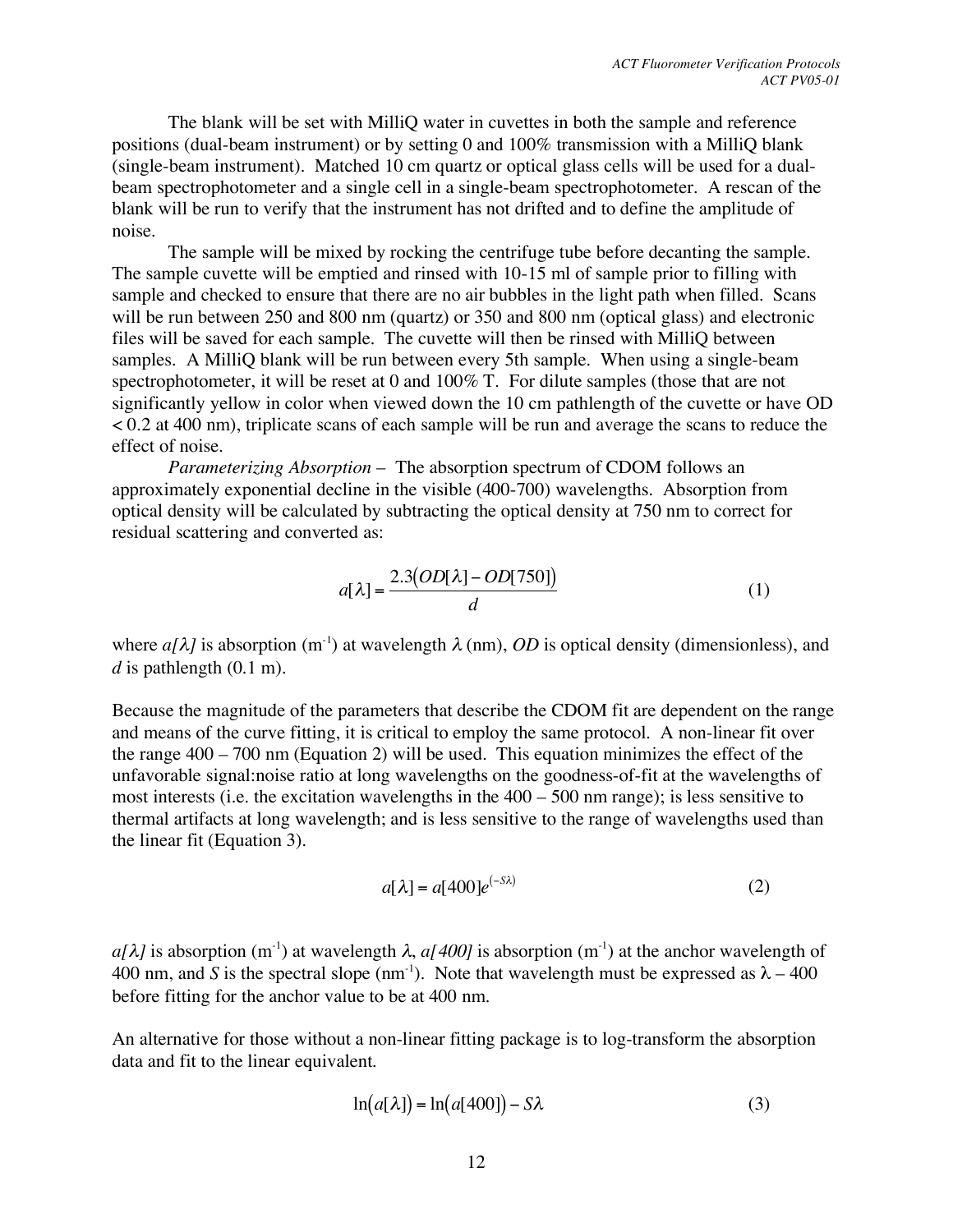Note that the anchor wavelength must be expressed as the anti-log for reporting. Because the linearized fit is sensitive to the dispersion due to noise at long wavelengths, this is best fit only for the interval 400-500 nm.

The parameter estimates and standard errors for  $a/\lambda$  *S* and the value of  $R^2$  will be reported.

#### **4.4.2. Total Suspended Solids (TSS)**

TSS is the retained material on a standard glass filter pad after the filtration and drying of a well-mixed sample of water, with the results expressed in mg/L. The methods to be used are based on APHA Method 208D (1975), USEPA Method 160.2 (1979), and Etcheber, H. 1981, *Journal de recherche oceanographique*, 6:37-42.

Personnel from each test site will be trained on this standardized method and will conduct a minimum of five test TSS analyses with water collected at their moored deployment site prior to field tests to help determine the appropriate sample size to yield <200 mg of residue.

#### *Pre-collection Preparation -*

1. Sequentially number Whatman 47 mm GF/F filters (0.7 µm pore size) along the outside edge, where the sample will not pass through, using a fine-tipped permanent marker.

2. Pre-rinse both sides of filters prior to use.

3. Dry filters at 60 - 65°C overnight (18- 24 hours).

4. Weigh filters (in grams) to 4 decimal places to obtain pre-weight. Pre-weighed filters are stored in sealed containers until ready for use.

## *Sample Collection and Handling* –

1. Pre-rinse the filter with 0.5 M ammonium formate to wet the entire filter pad and then put filter cone in place. Pre-rinsing will help prevent the formation of a salt "halo" that tends to creep along toward the outer edge of the filter, as a dry filter is wetted at its center.

2. Filter a known volume of water through the filter pad and rinse filter with 0.5 M ammonium formate to remove salts (both the ammonium formate rinses can be excluded for freshwater samples).

3. Fold pad in half, sample inside, and place in a sealed container or aluminum foil pouch.

4. Freeze filter pads for storage.

#### *Analytical Procedure* –

1. Dry filters at 60 - 65°C overnight (18-24 hours). Allow samples to cool to room temperature in dessicator.

2. Weigh filters and record weights (in grams).

3. Subsample a portion of the filters and replace them in the drying oven for a minimum of 1 hour.

4. Re-weigh subsampled filters. If there is >0.5 mg weight loss between the first and second weight of the subsampled filter pads, then all filter pads should be re-dried and re-weighed. 5. Repeat steps 3 and 4 as necessary.

## *Calculation of TSS –*

TSS concentration is calculated using the following equation: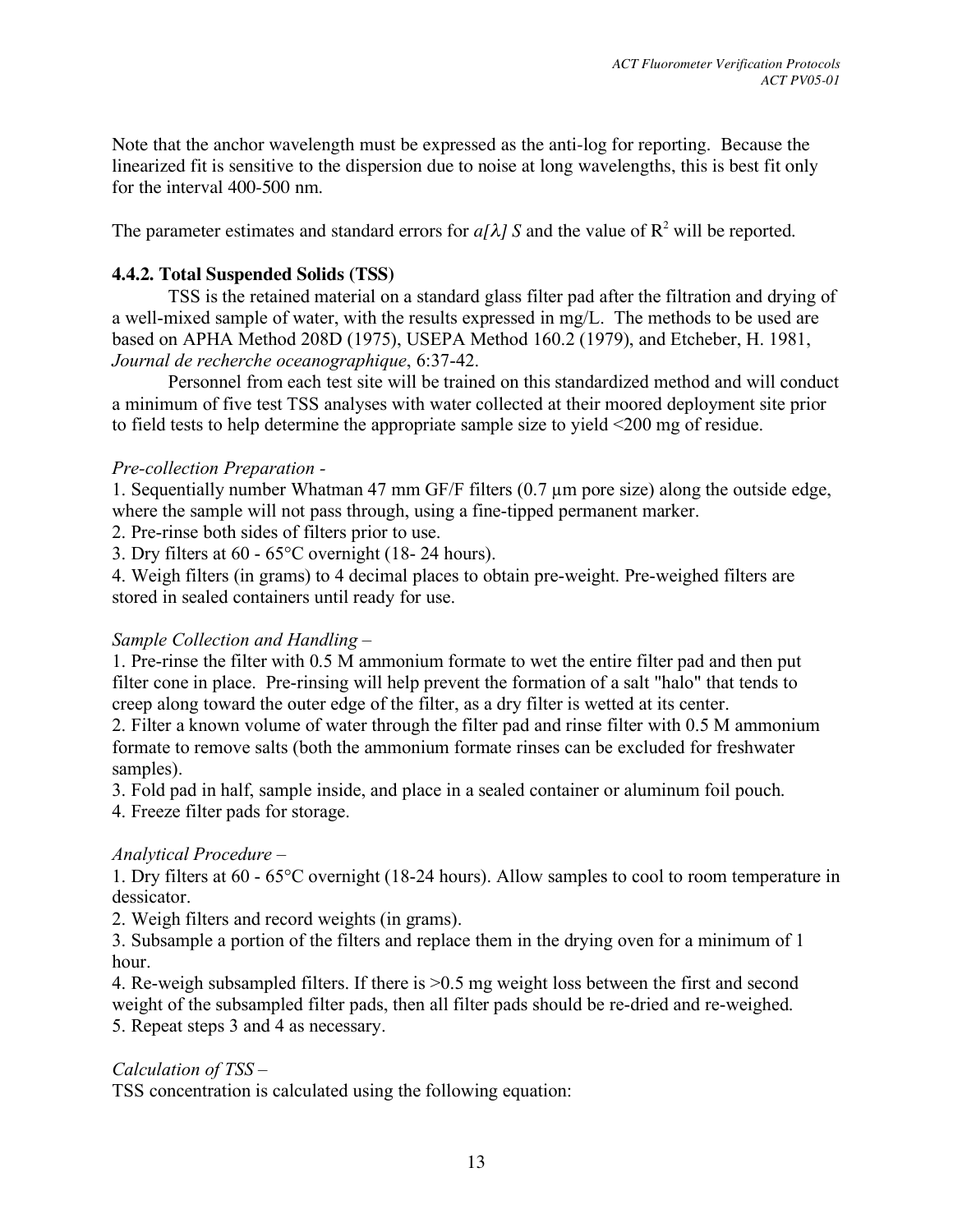(4)

 $mgTSS/L = \frac{(W_{post} - W_{pre}) \times 1000}{V}$ *V*

where:

 $V =$  volume of water filtered (L).  $W_{\text{post}} =$  dry weight of filter pad after filtering (g),  $W_{\text{pre}}$  = dry weight of filter pad before filtering (g), and

## **4.4.3. Ancillary Data**

In conjunction with each water sample collection, each deployment site will also record site-specific conditions. The following information, logged on standardized datasheets, will be transmitted on a weekly basis to the ACT Chief Scientist, for data archiving and ACT personnel performance QA/QC:

- Date and time (local) of water sample collection.
- Light attenuation by 200 mm diameter Secchi disk depth reading, <3 meters from the deployment rack and when possible in direct sun light.
- Ambient light in air by PAR sensor <50 meters of the deployment rack (recorded continuously during deployment).
- Weather conditions (e.g., haze, % cloud cover, rain, wind speed/direction) and air temperature at time of water sample collection.
- Recent large weather event or other potential natural or anthropogenic disturbances.
- Tidal state and distance from bottom of sensor rack at time of water sample collection.
- Any obvious problems or failures with instruments.

## **5.0. Verification Schedule (planned dates but may vary).**

- The Final Verification Protocols and ACT Verification Contract will be sent to Manufacturers on April 11, 2005
- Signed contracts are due back to ACT Headquarters by May 6, 2005
- All instruments to be test will be delivered to MLML by May 14, 2005
- ACT Chief Scientist, Technical Coordinators, Quality Manager, and Manufacturer Representatives will meet at MLML for instrument use/operation/deployment, sample collection, storage and shipping training on May  $18 - 21$ , 2005
- Selected ACT staff will conduct the laboratory verification tests on May  $23 31$ , 2005
- All instruments will be delivered to the first four ACT test sites by June 3, 2005
- The first four 4-week moored deployment (SkIO, USF, MLML and UMich) and one profiling (UMich) verification tests will begin on June 6, 2005
- All instruments will be sent back to individual Manufacturers for reconditioning and calibration on July 4, 2005
- Instruments will be sent back from Manufacturers to the second set of three ACT test sites and received by July 25, 2005
- The second set of three 4-week moored deployment verification tests (CBL, UMaine and UHawaii) will begin on August 1, 2005
- All instruments will be sent back to individual Manufacturers on August 31, 2005
- One final set of set of reconditioned instruments will be sent for the final profiling verification tests (UMaine) on September 19, 2005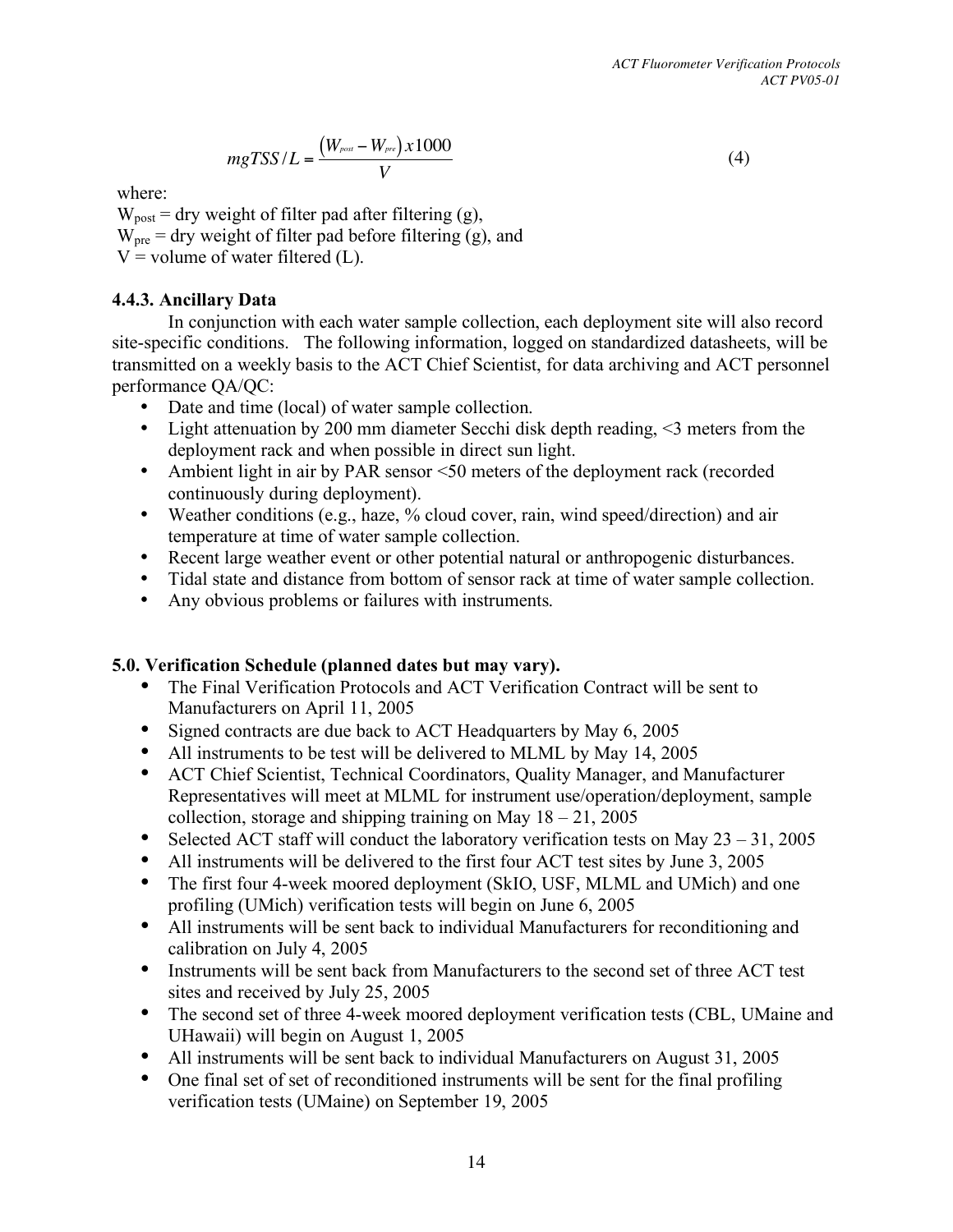- Final set of profiling instruments will be sent back to Manufacturers on September 30, 2005.
- ACT Chief Scientist, Technical Coordinators, Technical Advisory Committee, and Quality Manager, will meet for 3 days to analyze results and evaluate the Verification processes in early November 2005
- ACT Verification Statements for each individual instrument will be drafted and sent out for review by, Technical Advisory Committee, Technical Coordinators, Quality Manager, Partners, and Stakeholders in early December 2005
- Final Verification Statements will be sent to Manufacturers on January 6, 2006
- One page comment letters from Manufacturers are due by January 13, 2006
- Final Verification Statements will be released to the public in February 1, 2006

## **6. Data Recording, Processing and Storage**

This section describes methods employed during data recording, processing, and storage to minimize errors and assure high quality analyses in the Verification Statements.

#### **6.1. Documentation and Records**

A variety of data will be acquired and recorded electronically and manually by ACT staff in this verification test. Operational information and results from the reference method will generally be documented in a field/laboratory record book and on the data sheet/chain-of-custody forms (see below). An electronic copy of these raw data will be transferred to the ACT Chief Scientist weekly, who will store it permanently along with the rest of the study data.

The results from the test fluorometers will also be recorded electronically. Test instrument data will be logged by individual sensor packages (?) and will only be downloaded and analyzed upon completion of the four-week field deployments. Once collected, one copy of these data will reside at the corresponding ACT test facility and a second copy at ACT Headquarters and until the entire verification is finished. The table below summarizes the types of data to be recorded and the process for recording data.

| Data to be        | <b>Responsible</b> | <b>Where Recorded</b> | <b>How Often</b>     | <b>Purpose of Data</b>    |
|-------------------|--------------------|-----------------------|----------------------|---------------------------|
| Recorded          | Party              |                       | Recorded             |                           |
| Dates, times of   | Each ACT           | Field/laboratory      | Each reference       | Used to organize/check    |
| sampling events   | Partner            | record                | sample               | test results; manually    |
|                   |                    | books/data sheets     | collection and       | incorporate data into     |
|                   |                    |                       | laboratory analysis  | spreadsheets - stored in  |
|                   |                    |                       |                      | study binder              |
| Test parameters   | Each ACT           | Field/laboratory      | Each reference       | Used to define site       |
| (site conditions) | Partner            | record                | sample               | characteristics; manually |
|                   |                    | books/data sheets     | collection           | incorporate data into     |
|                   |                    |                       |                      | spreadsheets - stored in  |
|                   |                    |                       |                      | study binder              |
| Test parameters   | MLML               | Laboratory record     | At the conclusion of | Used to define site       |
| (ancillary data)  | <b>ACT</b> Partner | book/data sheets      | each analytical      | characteristics; manually |
| CDOM and          |                    |                       | sample batch.        | or electronically         |
| <b>TSS</b>        |                    |                       |                      | incorporate data into     |
|                   |                    |                       |                      | spreadsheets - stored in  |
|                   |                    |                       |                      | study binder              |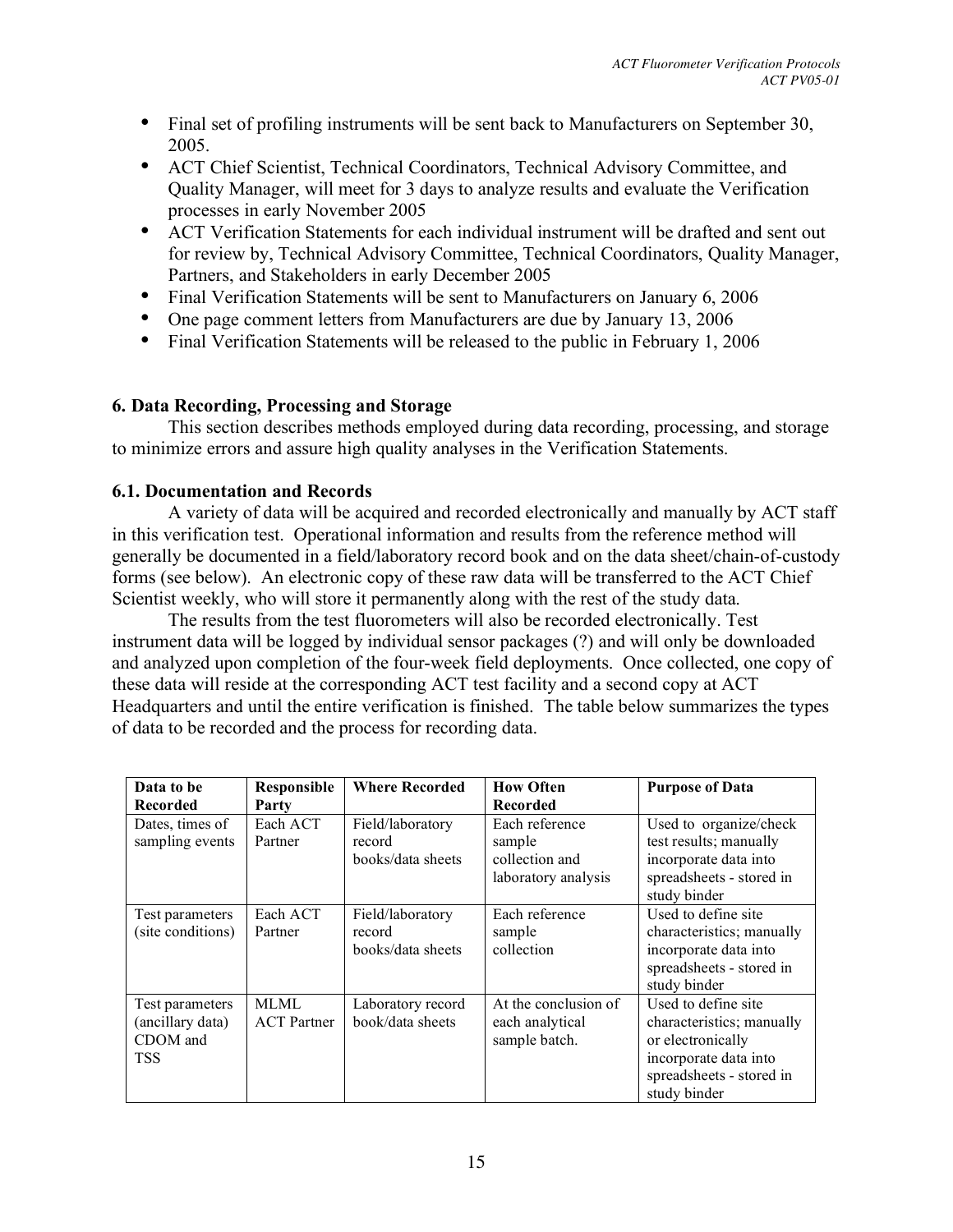| Test instrument<br>calibration data                                    | Each ACT<br>Partner        | Laboratory record<br>book/data sheets                                     | Start/end of test                                        | Document correct<br>performance of test<br>instrument                                                            |
|------------------------------------------------------------------------|----------------------------|---------------------------------------------------------------------------|----------------------------------------------------------|------------------------------------------------------------------------------------------------------------------|
| Test instrument<br>data<br>- digital display<br>- electronic<br>output | Each ACT<br>Partner        | - Data sheets<br>- Instrument data<br>acquisition system<br>(data logger) | After completion of<br>the 26-day field<br>deployments   | Used as part of test<br>results; incorporate data<br>into electronic<br>spreadsheets - stored in<br>study binder |
| Reference<br>analytical<br>results                                     | MLML<br><b>ACT</b> Partner | Laboratory record<br>book/data sheets                                     | At the conclusion of<br>each analytical<br>sample batch. | Used to check<br>test results; manually<br>incorporate data into<br>spreadsheets - stored in<br>study binder     |
| Reference<br>calibration data                                          | MLML<br><b>ACT</b> Partner | Laboratory record<br>books/data<br>sheets                                 | Whenever zero and<br>calibration checks<br>are done      | Document correct<br>performance of<br>reference method                                                           |
| Performance<br>evaluation audit<br>results                             | ACT HQ                     | Laboratory record<br>books/data<br>sheets                                 | At times of<br>performance<br>evaluation audits          | Test reference method<br>with independent<br>standards/<br>measurements                                          |

#### **6.2. Data Review**

All data are to be recorded directly in the field/laboratory record book as soon as they are available. Records are to be written in water-proof ink, written legibly, and have any corrections initialed by the person performing the correction. Any corrections will be crossed out with a line (not blackened or white-out), and the correction made, with initials and date of correction. These data will include electronic data, entries in field/laboratory record books, operating data from the ACT Partner test facility, and equipment calibration records. Records will be spot-checked within two weeks of the measurement to ensure that the data are recorded correctly. The checker shall not be the individual who originally entered the data. Data entries shall be checked in general for obvious errors and a minimum of 10 percent of all records shall be checked in detail. Errors detected in this manner shall be corrected immediately. The person performing the review will add his/her initials and the date to a hard copy of the record being reviewed. The ACT Technical Coordinator (TC) will place this hard copy in the files for this verification test. In addition, data generated by each ACT Partner test site will be provided to the ACT Chief Scientist and reviewed before they are used to calculate, evaluate, or report verification results.

## **7. Quality Assurance/Quality Control**

Technology performance verifications are implemented according to the test/QA plans and technical documents (e, g. Standard Operating Procedures) prepared during planning of the verification test. Prescribed procedures and a sequence for the work are defined during the planning stages, and work performed shall follow those procedures and sequence. Technical procedures shall include methods to assure proper handling and care of test instruments. All implementation activities are documented and are traceable to the test/QA plan and SOPs and to test personnel.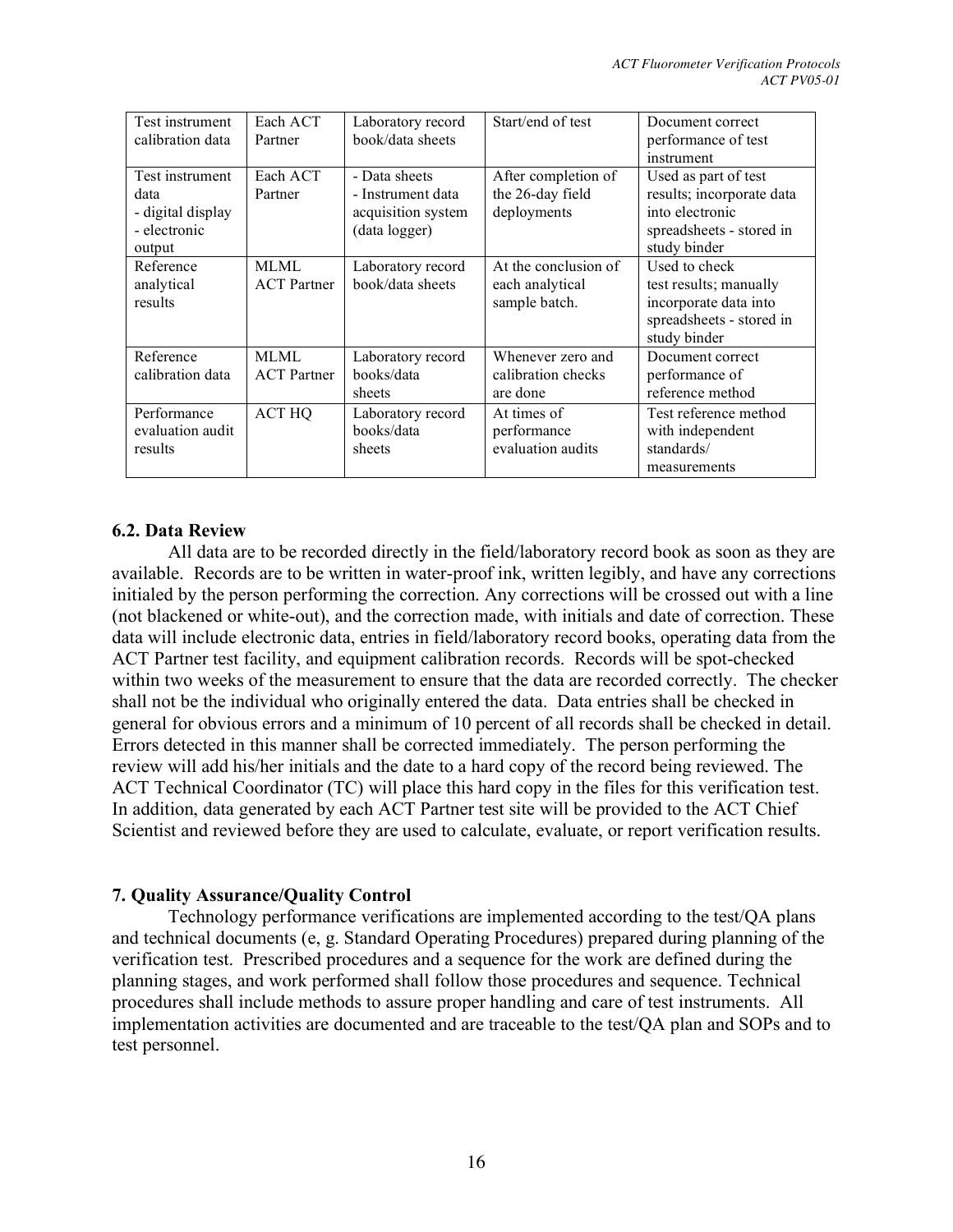## **7.1. Analytical Laboratory Quality Control for HPLC**

HPLC Reference Measurements shall have the following Quality Controls:

- a. Perform a spike recovery (TBD)
- b. Analyses of Blanks.
	- a. Weekly analysis of blanks. These blanks will be collected weekly during sampling and should include:
		- i. Field Blanks (from Carboy) (see Section 7.2).
		- ii. Sampler Device Blank (see Section 7.2).
		- iii. Filtration Blanks (see Section 7.2).
	- b. These blanks will be prepared at MLML and analyzed during the HPLC run weekly.
		- i. Reagent Blanks
		- ii. Extraction Procedure Blanks
		- iii. Instrument Blanks
- c. Calibration with Standards.
	- a. Measure at least three different dilutions of the standard when analysis is initiated. Verify the standard curve daily by analyzing one or more standards within the linear range, as specified in the individual method. Results are reported which are in the range of standard dilutions used.
	- b. Performance Evaluation Audit. Perform a verification of your calibration standard (see Section 7.3).
- d. Control Charts. Three types of control charts are used in laboratories: a mean chart for **standards** - laboratory control standards or calibration check standard; a mean chart for background or reagent **blank**; and a range chart for **replicate** analyses.
- e. Records of Standards and Chemicals: Records must be kept of all standards, solvents, and other chemicals used during analysis and extraction. This information must include: Name of Chemical/CAS#, Manufacturer, Lot#, the date received by laboratory, expiration date, the date the chemical was opened for use, and NISTtraceability. Material Safety Data Sheets must be on file in the laboratory and all safety and storage precautions related to those chemicals must be followed.
- f. Blind Sample Run: Ideally, all samples should be run as "blind" samples by the sample number only.

## **7.2. Analytical Laboratory Quality Control for BB3**

BB3 Reference Measurements shall have the following Quality Controls:

- a. Analyses of Blanks. Weekly analysis of blanks.
	- i. Sampler (Cuvette) Blank.
	- ii. Reagent Blanks (if necessary)
	- iii. Instrument Blanks
- b. Calibration with Standards.
	- i. Measure at least three different dilutions of the standard when analysis is initiated. Verify the standard curve daily by analyzing one or more standards within the linear range, as specified in the individual method. Results are reported which are in the range of standard dilutions used.
	- ii. Performance Evaluation Audit. Perform a verification of your calibration standard (see Section 7.3).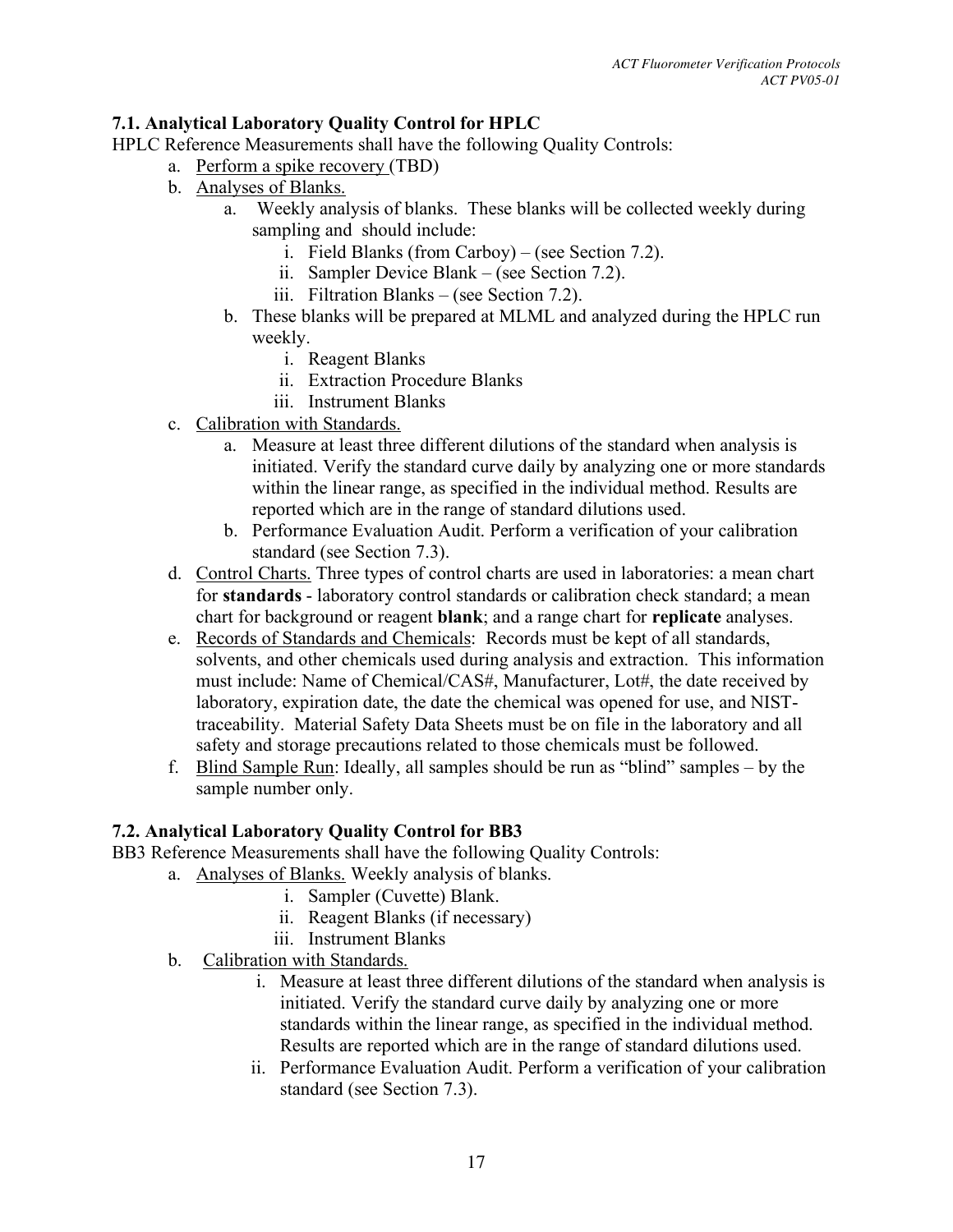- c. Analysis of Duplicates. Analysis of duplicate sample is effective for assessing precision, which is accomplished by analyzing 5% or more of the samples in duplicate (see Section 7.2).
- d. Control Charts. Three types of control charts are used in laboratories: a mean chart for **standards** - laboratory control standards or calibration check standard; a mean chart for background or reagent **blank**; and a range chart for **replicate** analyses.
- e. Records of Standards and Chemicals: Records must be kept of all standards, solvents, and other chemicals used during analysis and extraction. This information must include: Name of Chemical/CAS#, Manufacturer, Lot#, the date received by laboratory, expiration date, the date the chemical was opened for use, and NISTtraceability. Material Safety Data Sheets must be on file in the laboratory and all safety and storage precautions related to those chemicals must be followed.
- f. Blind Sample Run: Ideally, all samples should be run as "blind" samples by the sample number only.

## **7.3 Laboratory Test Quality Control**

Both the test and laboratory reference instrumentation to be used in this verification test will be calibrated by the ACT TC at MLML according to the SOPs for the instrumentation prior to field deployment. Each TC for each instrument will maintain a calibration log. The logs shall include at least the following information: name of instrument, serial number and/or identification number of instrument, date of calibration, and calibration results. These logs shall be provided to the ACT Chief Scientist and maintained in a master calibration file as part of the QA/QC records.

- a. Lab Experiment Quality Control Blanks. Blanks will be prepared weekly (at a minimum) during the laboratory BB3 and phytoplankton experiments.
- b. Lab Experiment Quality Control duplicates. Collect duplicate samples weekly (at a minimum) during the laboratory BB3 and phytoplankton experiments.

## **7.4. Field Quality Control – Mooring and Profiling Deployments**

Field quality control represents the total integrated program for assuring the reliability of measurement data. It consists of the daily field logs, quality control samples, and sample custody procedures.

## **7.4.1. Field Logs**

Standard, uniform field logs should be maintained for all fieldwork. These logs should report name of staff conducting fieldwork, date (month, day, and year), operating status of all equipment, and manual readings of environmental conditions.

## **7.4.2. Field Quality Control Samples**

To ensure that the reference sample collection and analysis procedures are properly controlled, field blanks and laboratory replicate samples will be taken once a week during the test period. These will be analyzed in the same manner as the collected reference samples and should comprise a minimum of 5% of the total samples collected and shipped.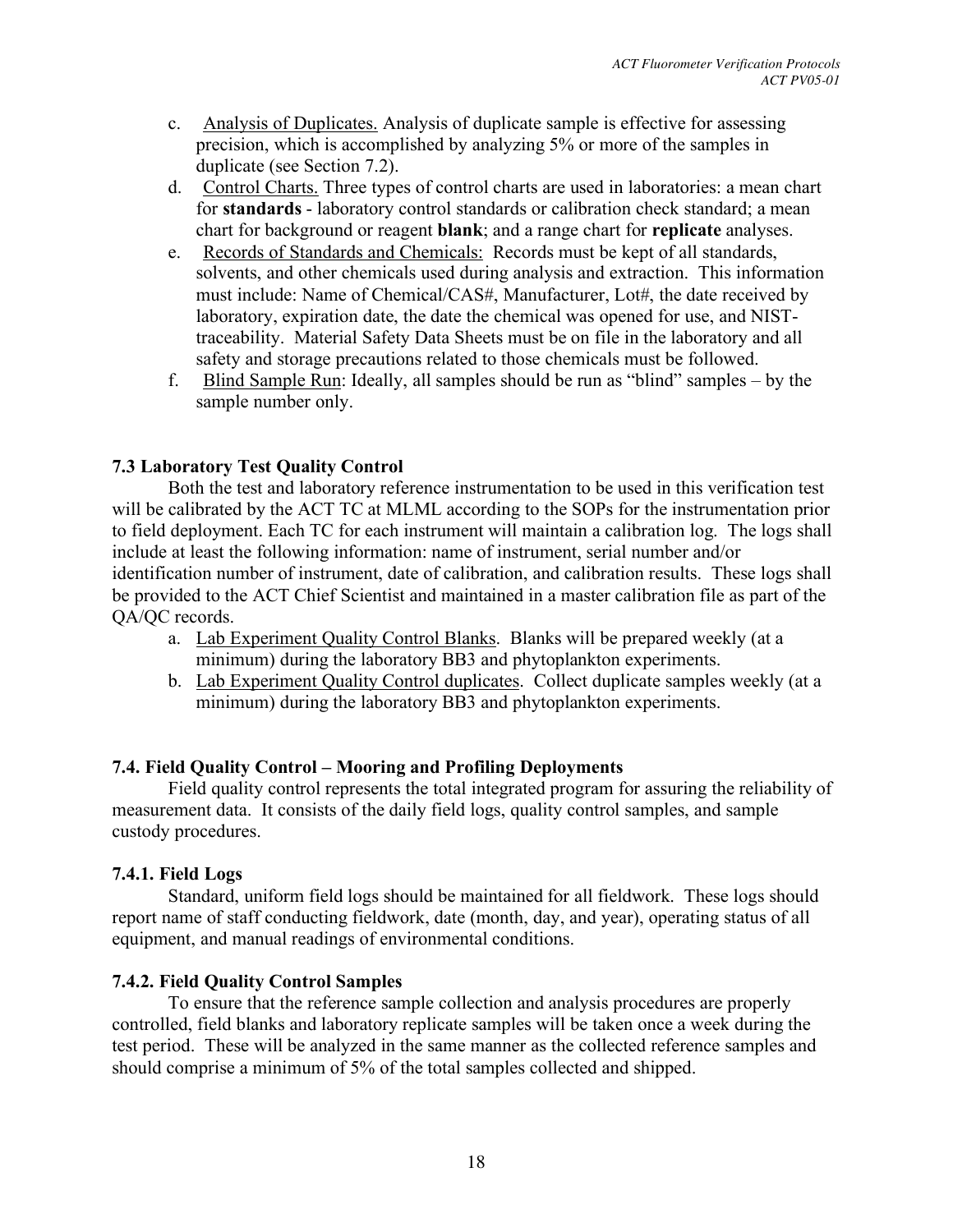- a. Field Blank: Sample containers filled with distilled or deionized water are taken to the field and returned. This sample assesses contamination during transport and storage.
- b. Sampler Device Blank: This sample is obtained by passing deionized water through a non-dedicated sampler, such as a portable pump, collection bottle, or rosette bottle. This blank is used to test contamination by a sampler.
- c. Filtration Blank: Sample is collected by passing the deionized water through the field filtering apparatus to test the contamination by a filter and apparatus.
- d. Field Duplicate: Two or more samples are collected simultaneously at a location to determine the variability associated with sample collection. This is to occur weekly at random during the test.

## **7.4.3 Sample Custody**

All reference samples will be accompanied by the sample collection sheet and Chain-of-Custody (COC) form (see Appendix XX). The COC specifies time, date, sample location, unique sample number, requested analyses, sampler name, required turnaround time, time and date of transaction between field and laboratory staff, and name of receiving party at the laboratory. Proper labeling of sample bottles is critical. The COC is a mechanism by which a sample can be tracked through the various phases of the process: collection, shipping, receiving, logging, sample prep/extraction, analysis and final data QA/QC review.

## **7.4.4 Sample Handling**

All collected reference samples at each test site will be handled in the same manner. Each reference sample should be dated and coded according to site and sample sequence. The actual sample container should be labeled with a number for identification. The reference sample number should be used in all laboratory records and COCs to identify the sample. Transfer of reference samples from field personnel to lab personnel is also recorded on the COC and records are maintained in the lab with the names and signature of persons leaving and receiving the custody. Samples stored for any period of time shall be routinely inspected by the TC to assure proper preservation and label integrity. The storage containers and storage devices (i.e. freezers and refrigerators) must be inspected routinely for proper operation and integrity. Results of all inspections shall be included in the sample records. All logs shall be duplicated weekly. The original shall be retained at the ACT Partner site and a copy shall be sent to the ACT Chief Scientist.

## **7.5. Audits**

Independent of each Partner test facility QA activities, the ACT Chief Scientist will be responsible for ensuring that the following audits are conducted as part of this verification test at a minimum of three ACT Partner test sites. Audits shall be performed by Quality Assurance Specialists, who shall be independent of direct responsibility for performance of the verification test.

Performance Evaluation Audits – A performance evaluation audit will be conducted to assess the quality of the reference measurements made in this verification test. Run a known NIST-traceable standard (independent of the HPLC calibration standard) on the HPLC once during the test. This can be an independent standard or set of standards from a different vendor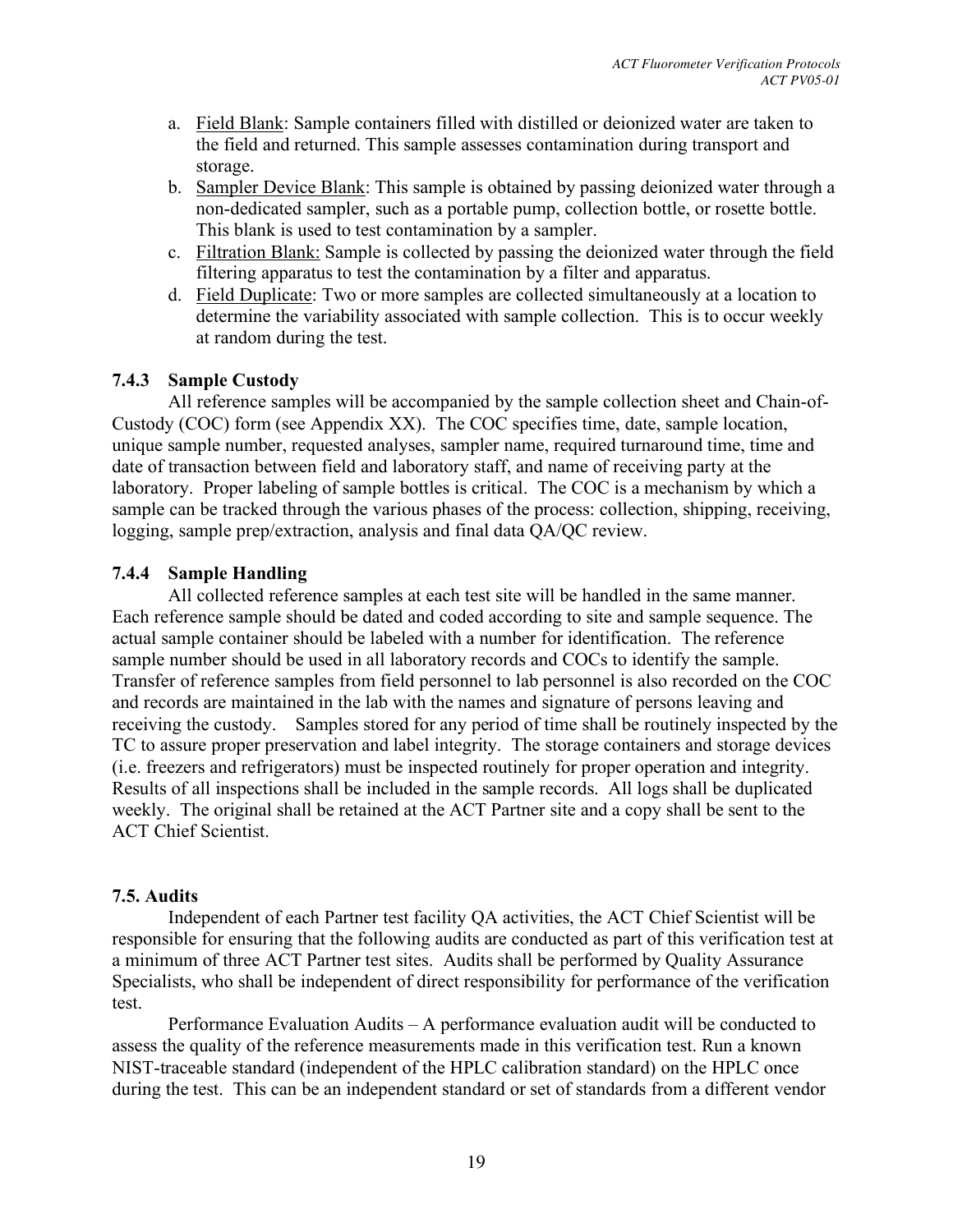or a different Lot# from the same vendor. Reference Instrument bias can then be calculated. This audit will be performed once during the verification test.

## **7.5.1. Technical Systems Audits**

ACT's Quality Assurance Specialists will perform a TSA at least once during this verification test. The purpose of this audit is to ensure that the verification test is being performed in accordance with the test/QA plan, published reference methods, and any SOPs used by the Partner test facility. In this audit, the ACT Quality Assurance Specialists may review the reference methods used, compare actual test procedures to those specified or referenced in the test/QA plan, and review data acquisition and handling procedures. A TSA report will be prepared, including a statement of findings and the actions taken to address any adverse findings.

## **7.5.2. Data Quality Audits**

ACT's Assurance Specialists will audit at least 10% of the verification data acquired in the verification test to determine if data have been collected in accordance to the test/QA plan with respect to compliance, correctness, consistency, and completeness the ACT Quality Assurance Specialists will trace the data from initial acquisition to final reporting.

## **7.5.3. Assessment Reports**

Each assessment and audit will be documented, and assessment reports will include the following:

- a. Identification of any adverse findings or potential problems,
- b. Response to adverse findings or potential problems,
- c. Possible recommendations for resolving problems,
- d. Citation of any noteworthy practices that may be of use to others, and
- e. Confirmation that solutions have been implemented and are effective.

## **7.6. Corrective Action**

The ACT Chief Scientist, during the course of any assessment or audit, will identify to the ACT Technical Coordinators performing experimental activities any immediate corrective action that should be taken. If serious quality problems exist, the ACT Chief Scientist is authorized to stop work. Once the assessment report has been prepared, the ACT Chief Scientist will ensure that a response is provided for each adverse finding or potential problem and will implement any necessary follow-up corrective action. The ACT Quality Assurance Specialists will ensure that follow-up corrective action has been taken.

## **7.7. QA/QC Document Control**

It is the responsibility of the ACT Chief Scientist to maintain QA/QC records, which shall include the following:

- a. records of the disposition of samples and data.
- b. records of calibration of instruments.
- c. records of QA/QC activities, including audits and corrective actions.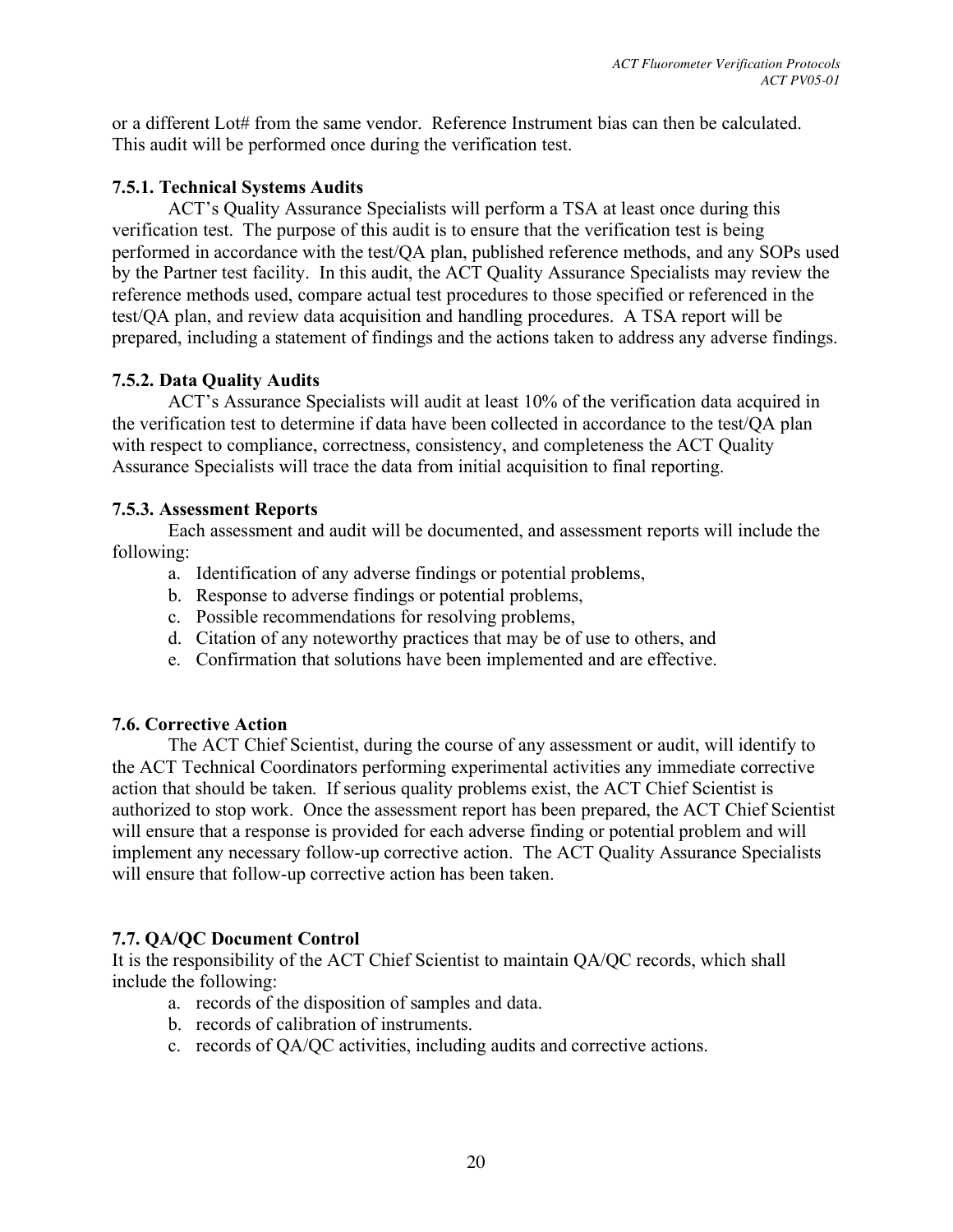#### **8. Roles and Responsibilities**

The verification test is coordinated and supervised by the ACT Chief Scientist and ACT Partner institution personnel. Staffs from the Partner institutions participate in this test by installing, maintaining, and operating the respective technologies throughout the test; operating the reference equipment, collecting the water samples, downloading the data from the instrument package, and informing the ACT Chief Scientist staff of any problems encountered. Manufacturer representatives shall train ACT Partner staffs in the use of their respective technologies and, at their discretion, observe the calibration, installation, maintenance, and operation of their respective technologies throughout the test. QA oversight is provided by the ACT Quality Managers. In addition to aiding the development of these protocols, the ACT Fluorometer Technical Advisory Committee will be consulted during the evaluation in the event problems occur, will assist in the analyses of results, and will review the final Verification Statement prior to release. Specific responsibilities are detailed below.

The ACT Chief Scientist has the overall responsibility for ensuring that the technical goals and schedule established for the verification test are met. The ACT Chief Scientist shall:

- Prepare the draft Test Protocols/QA Plan and Verification Statements.
- Revise the draft Test Protocols/QA Plan and Verification Statements in response to reviewers' comments.
- Coordinate distribution of the final Test Protocols/QA Plan and Verification Statements.
- Coordinate testing, measurement parameters, and schedules at each ACT Partner institution testing site.
- Ensure that all quality procedures specified in the test/QA plan are followed.
- Respond to any issues raised in assessment reports and audits, including instituting corrective action as necessary.
- Serve as the primary point of contact for manufacturers and ACT Partner Technical Coordinators.
- Ensure that confidentiality of proprietary manufacturer technology and information is maintained.

ACT Quality Managers for the verification test shall:

- Review the draft Test Protocols/QA Plan and Verification Statements.
- Conduct a technical systems audit (TSA) once during the verification test.
- Audit at least 10% of the verification data.
- Prepare and distribute an assessment report for each audit.
- Verify implementation of any necessary corrective action.
- Notify the ACT Chief Scientist if a stop work order should be issued if audits indicate that data quality is being compromised or if proper safety practices are not followed.
- Provide a summary of the audit activities and results for the verification reports.
- Review the draft verification reports and statements.
- Have overall responsibility for ensuring that the test/QA plan and ACT QMP are followed.
- Ensure that confidentiality of proprietary manufacturer technology and information is maintained.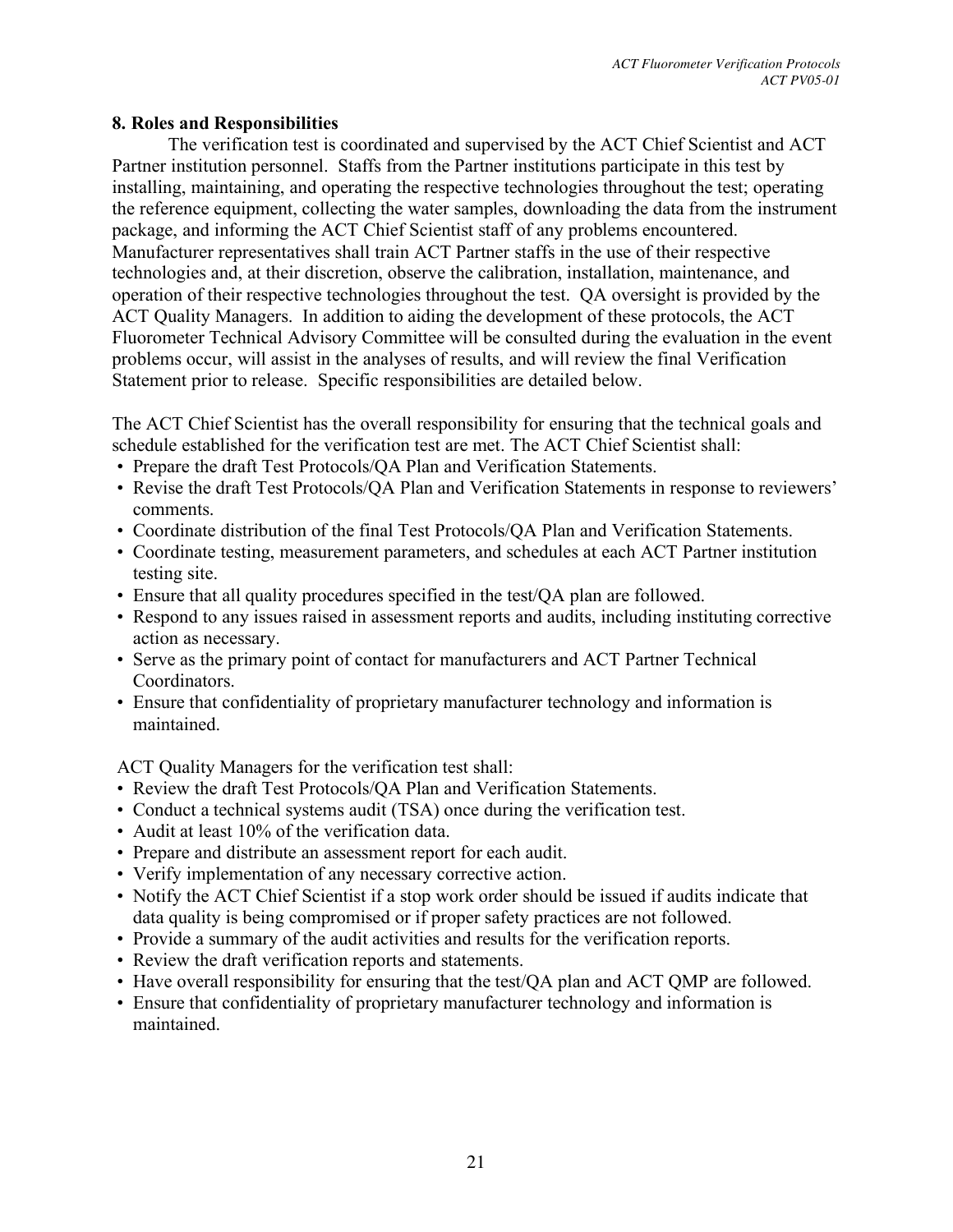ACT Technical Coordinators at each ACT Partner institution shall:

- Assist in developing the Test Protocols/QA Plan.
- Allow facility access to the manufacturers and ACT Headquarters representatives during the field test periods.
- Select a secure location for the tests.
- Install, maintain, and operate the fluorometer test systems at the test location at their respective institution.
- Perform sample collections and analyses as detailed in the test procedures section of the test/QA plan.
- One member of TC team will conduct 10% data audit as described in QA procedures. This will be done all data logs and electronically entered data.
- Provide all test data to the ACT Chief Scientist electronically, in mutually agreed upon format.
- Remove sensor systems and other related equipment from the test facility upon completing the verification test.
- Provide the ACT Chief Scientist and Quality Managers access to and /or copies of appropriate QA documentation of test equipment and procedures (e.g., SOPs, calibration data).
- Provide information regarding education and experience of each staff member involved in the verification.
- Assist in ACT's reporting of their respective test facility's QA/quality control results.
- Review portions of the draft Verification Statements to assure accurate descriptions of their respective test facility operations and to provide technical insight on verification results.

ACT West Coast Partner Institution, Moss Landing Marine Laboratories, shall:

- Perform reference measurements.
- Perform sample collections and analyses as detailed in the test procedures section of the Test Protocols.
- Provide the ACT Chief Scientist and Quality Managers access to and /or copies of appropriate QA documentation of test equipment and procedures (e.g., SOPs, calibration data).
- Provide information regarding education and experience of each staff member involved in the verification.
- Assist in ACT's reporting of their respective test facility's QA/quality control results.
- Review portions of the draft Verification Statements to assure accurate descriptions of their respective test facility operations and to provide technical insight on verification results.

Manufacturers shall:

- Review the draft test/QA plan and provide comments and recommendations.
- Approve the revised test/OA plan.
- Work with ACT to commit to a specific schedule for the verification test.
- Provide duplicate commercial-ready sensor systems for testing.
- Provide an on-site operator(s) to train ACT staff in the installation, operation, and maintenance of the sensor systems.
- Review and comment upon their respective draft Verification Statements.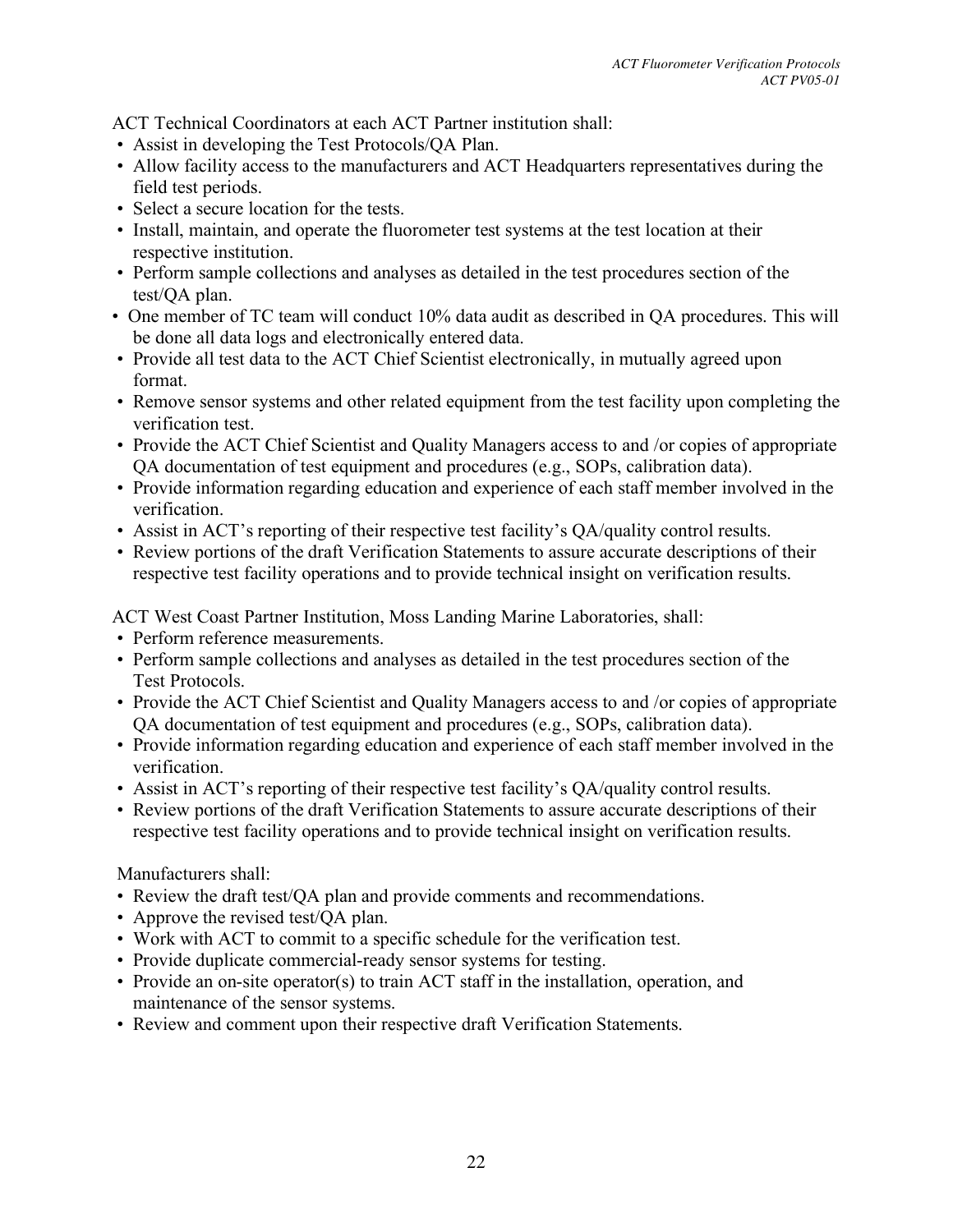Fluorometer Technical Advisory Committee shall:

- Assist in developing the Test Protocols/QA Plan.
- Approve the final Test Protocols/QA Plan.
- Provide specific advise during testing.
- Review and comment upon draft Verification Statements.
- Approve final Verification Statements.

#### **9. Fluorometer Technical Advisory Committee**

- Earle Buckley, North Carolina State University and ACT Advisor/QA Manager
- John Cullen, Dalhousie University
- Zbigniew Kolber, Monterey Bay Aquarium Research Institute
- Tom Johengen, ACT Partner and Cooperative Institute for Limnology & Ecosystems Research/University of Michigan
- Hugh MacIntyre, Dauphin Island Sea Lab / University of South Alabama
- Scott McLean, ACT Stakeholder and Satlantic
- Jan Newton, ACT Stakeholder and University of Washington
- Paul Pennington, NOAA Center for Coastal Environmental Health and Biomolecular Research and ACT QA Specialist
- Mary Jane Perry, University of Maine
- Collin Roesler, Bigelow Laboratory for Ocean Science
- Nick Welschmeyer, Moss Landing Marine Laboratories

#### **10. Field Test Site Descriptions**

#### *Chesapeake Biological Laboratory Field Test Site* –

The ACT Partner at Chesapeake Biological Laboratory (CBL), University of Maryland Center for Environmental Science, has established a Technology Verification Field Test Site on a fixed pier (Lat: 38°19.039 N, Lon: 76°27.065 W, with an average depth of 7 ft) at the mouth of the Patuxent River, a tributary of the Chesapeake Bay. The Chesapeake is a nutrient rich estuary with a watershed that encompasses portions of six states and the District of Columbia. Water temperatures at the testing location range from 0° to 35°C and salinities range from 5ppt to 20ppt depending on season, rainfall, wind, and other external factors.

#### *Cooperative Institute of Limnology and Ecosystem Research Field Test Site –*

The ACT Partner at the Cooperative Institute for Limnology and Ecosystems Research, University of Michigan, has established a Technology Verification Field Test Site on a fixed pier at the Lake Michigan Field Station of the NOAA Great Lakes Environmental Research Laboratory, in Muskegon, Michigan (43-13-40 N x 86-20-20W). The site provides direct access to Lake Michigan with water depth at the end of the pier averaging 3m. Lake temperatures range from 2 to 24°C on an annual basis. The field station operates a continuous real-time met station and fully equipped laboratories to process field samples.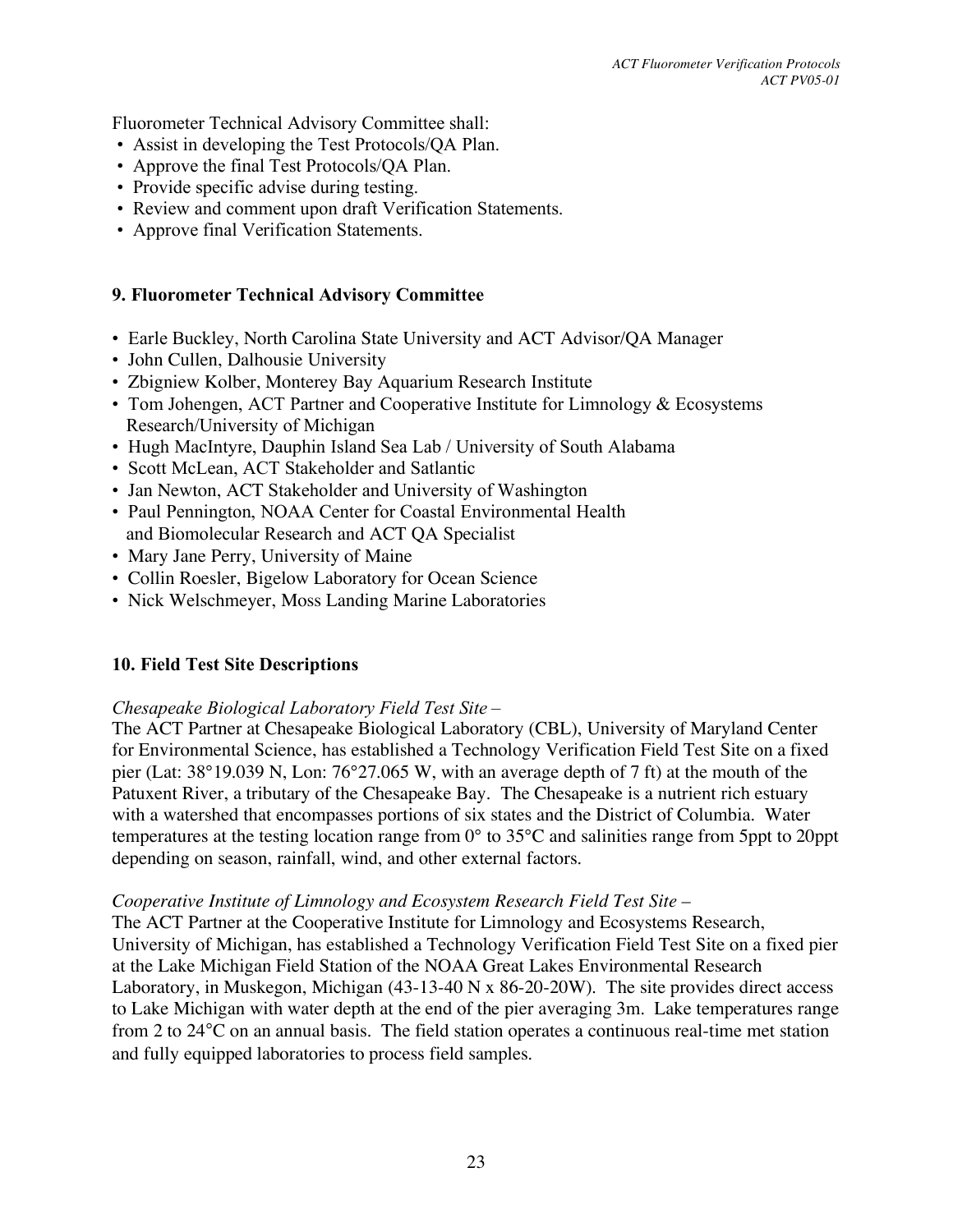## *Gulf of Maine Ocean Observing System Test Site –*

The ACT Partner at the Gulf of Maine Ocean Observing System (GoMOOS) has established a Technology Verification Field Test Site at the University of Maine's, Darling Marine Center in Walpole, Maine. The Center occupies 170 acres of largely wooded property bordering 2 km of pristine water frontage on the Damariscotta River Estuary, and offers a secure and easy access to the estuary and maintains a pier and boating facility on site. Water sample analysis can be conducted during sensor evaluations in the laboratory facility near the pier. The Damariscotta River estuary is a tide dominated embayment approximately 5 km from the open waters of the Gulf of Maine. The site experiences a predominantly semi-diurnal tide with an approximate amplitude of 3m. Local marine environments include rocky shores, sandy beaches, mud flats, sea grass beds, and expansive sponge communities. The complexity of the Maine coastline allows for a wide range of exposure to waves and ice, further adding to the diversity of habitats. Sea temperatures range from 2 to 15  $\degree$  in the open ocean and from -2 to 20  $\degree$  in the upper reaches of the estuary. Salinity at the Center's dock ranges from 28 to 32 ppt.

#### *Moss Landing Marine Laboratories Field Test Site –*

The ACT Partner at Moss Landing Marine Laboratories (MLML) has established its Technology Verification Field Test Site at the MLML Small Boat Facilities (36.8041N, 121.7862W). This secure deployment site is located in Moss Landing Harbor on the junction of northern tributary of the Salinas River and Elkhorn Slough National Estuarine Reserve on the central coast of California. Instrumentation is deployed off a secure floating dock in waters with a tidal range of 2 meters and a maximum depth below the floating dock of 4 meters. It is an estuarine environment with a mean temperature of 12.858  $\degree$ C (range: 11.287 to 15.767 $\degree$ C) and a mean conductivity/salinity of 3.615 S m<sup>-1</sup> / 30.577 PSU (range: 1.358 to 4.036 S m<sup>-1</sup> and 10.851 to 32.942 PSU) at 1 meter depth.

## *Skidaway Institute of Oceanography Field Test Site –*

The ACT Partner at the Skidaway Institute of Oceanography (SkIO) has established a Technology Verification Field Test Site on a floating dock adjacent to the Priest Landing Dock located on the eastern shore of Skidaway Island (Lat: 31° 57.768' N, Lon: 81° 00.705' W). Skidaway Island is sheltered from the Atlantic Ocean by a chain of barrier islands. The site experiences a semi-diurnal tide with a 2 m amplitude. The SkIO site is located within a typical subtropical estuary dominated by *Spartina alterniflora*. The Priest Landing dock is a large "T" shaped concrete structure that juts easterly into the north/south running Wilmington River. A minimum depth at test site is 14.28 ft. or 4.35m at MLW, water temperature range is 10 - 32°C and salinity range is  $10 - 35$  ppt.

## *University of Hawaii Field Test Site –*

The University of Hawaii field site will be on the Kaneohe Bay Barrier Reef flat (157°48'W,  $21^{\circ}28.5'$ ) in waters  $\sim$ 2 m deep. Kaneohe Bay sits on the northeast, or windward, side of Oahu. The barrier reef acts as a physical divider separating coastal waters from the Kaneohe Bay lagoon and coastal ocean, as well as impeding the passage of surface wave energy into the bay interior. Significant wave heights at the study site are typically  $\leq 1$  m with mean cross-reef currents only on the order of a few cm s-1. Both wave heights and cross-reef currents appear to be heavily modulated by the tides. Water temperatures at this site vary between 21 and 29°C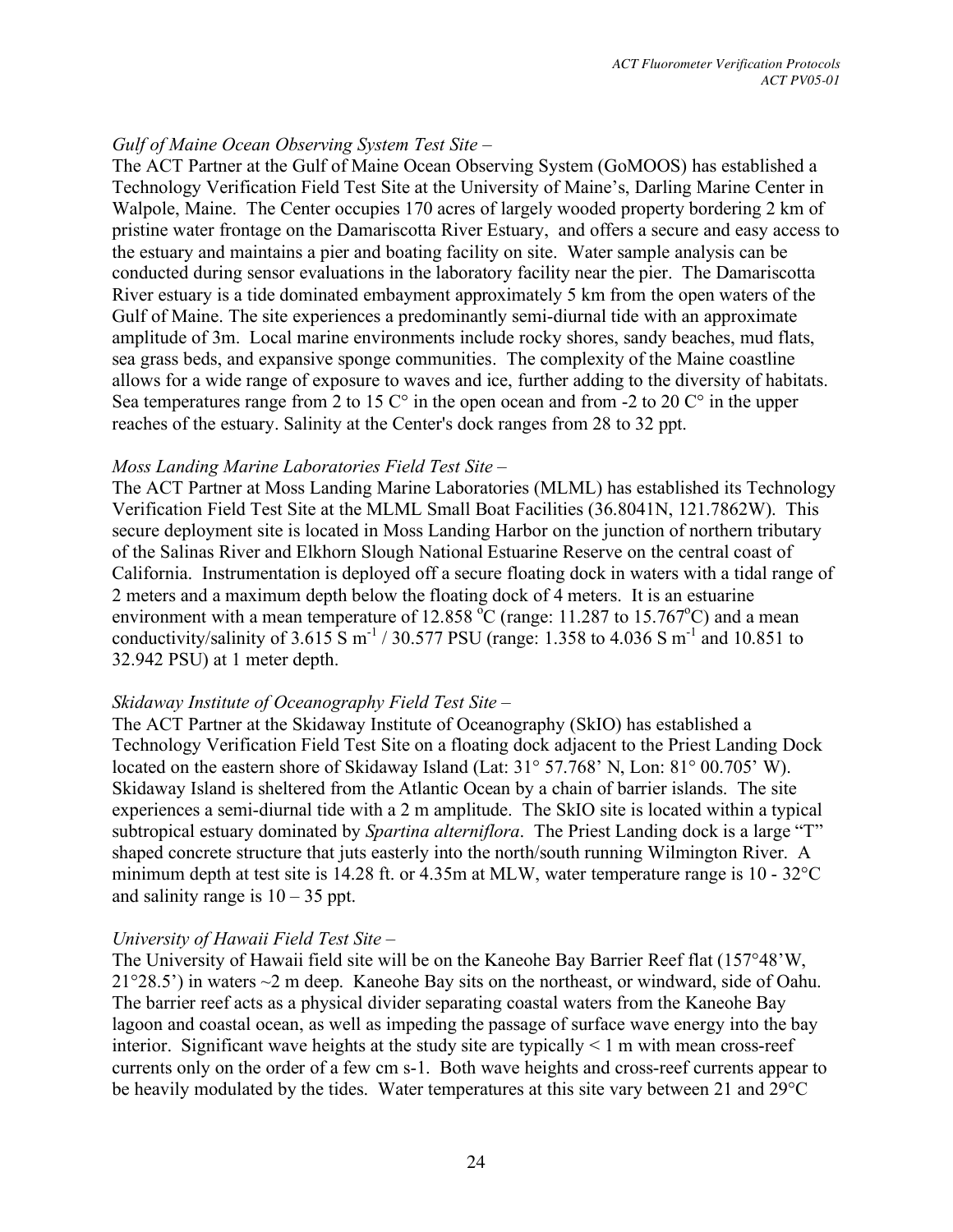with highest values in summer. Tidal variations are typically less than 0.5 m and salinities are between 34.5 and 35.5 psu.

#### *University of South Florida Field Test Site –*

The ACT Partner at the University of South Florida (USF) has established its Technology Verification Field Site directly behind the College of Marine Science in Bayboro Harbor. Bayboro Harbor is located in the southwestern region of Tampa Bay, the largest Florida estuary and the second largest estuary in the eastern US. The deployment site (27° 45.612 N and 82° 38.003 W) is located at the end of a fixed dock, extending westward into the Harbor. This harbor protects two marinas, allowing for consistent and heavy recreational boat traffic. These waters have a summer temperature range from 27.5°C to 31.5°C with a mean of 29.5°C. The salinity varies from 20 psu to about 31 psu and is strongly dependent on rainfall amount. The site has a mean depth of 3.4 m and a mixed tidal range of about 1m. The dock sits on a soft bottom consisting mostly of unconsolidated sediments.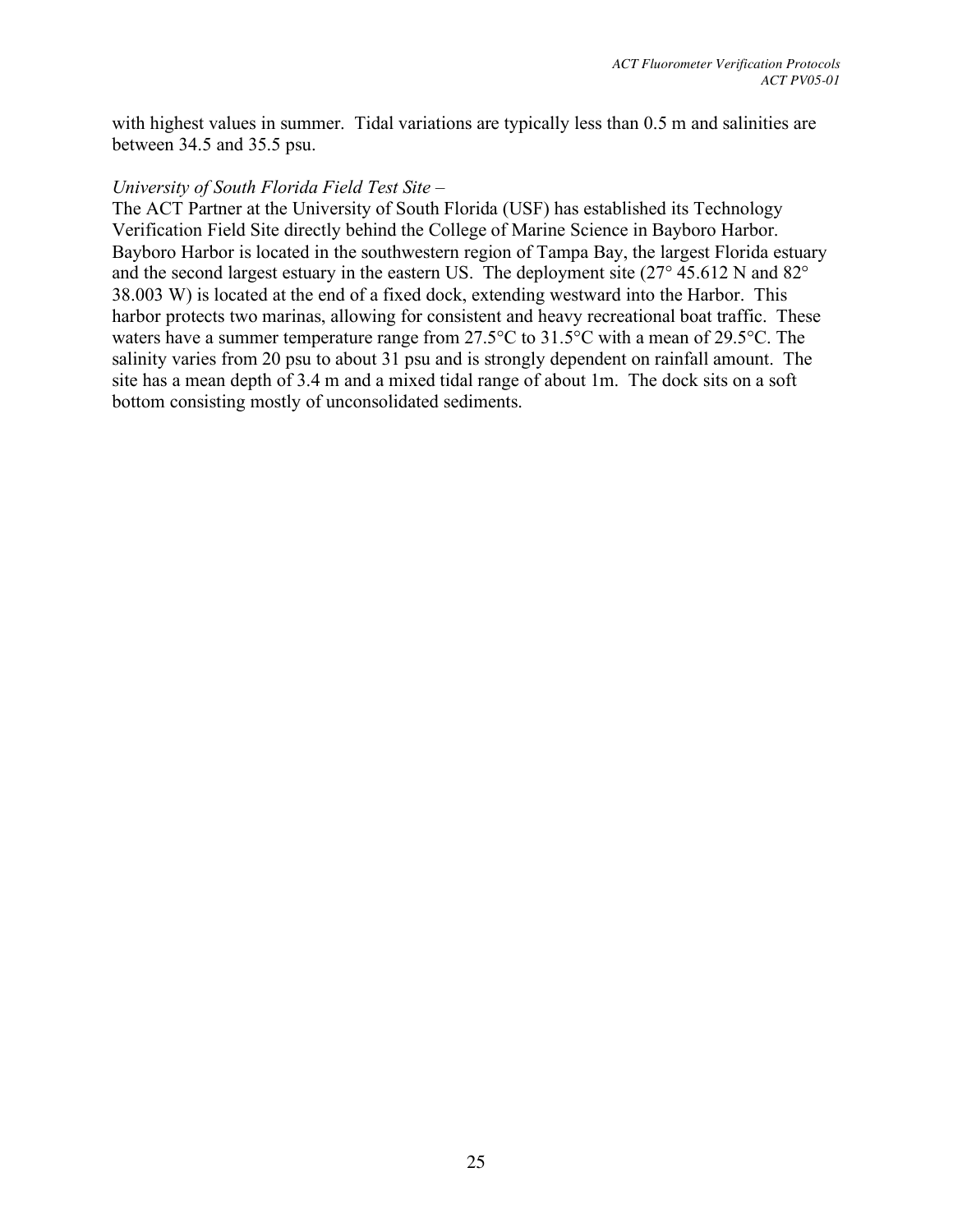## **Amendment 1 April 25, 2005**

#### **4.1. Laboratory Tests**

*In Vivo Chlorophyll Detection*, page 7 and 8

Instruments characterized for their BB3 fluorescence response will be evaluated for their response linearity and detection limit/range for in vivo chlorophyll fluorescence under standard reference conditions (32 ppt, 15°C, dark). This will permit comparison of chlorophyll fluorescence in terms of the BB3 based RFU for assessment of instrument drift. The diatom *Thalassiosira* pseudonana Clone 3H (CCMP 1335) will be grown in a batch culture (75 µmol quanta m<sup>-2</sup> s<sup>-1</sup> PAR  $40W$  fluorescent bulbs, continuous light at  $15^{\circ}$ C) with f/2 enriched seawater to mid-log phase (determined by cell counts), then propagated in semi-continuous culture at ca. 0.25 /d to maintain cell concentration at a level required for the dilution test. Instruments will be equilibrated as described above and allowed to collect 10 "blank" samples. Dark adapted (>1 h) 3H cells will be added and the measurements repeated. Chlorophyll samples will be taken as described above bracketing the measurement period ( $1<sup>st</sup>$  sample,  $5<sup>th</sup>$  sample, 10th sample). 3H cells concentration will be sequentially increased to provide a range of target chlorophyll concentrations (e.g. 0, 100, 1000, 10000, 100000 cells / mL rapid proxy for chlorophyll added to the system).

To examine detection of multiple and taxonomically diverse species, a cyanobacteria (*Synechococcus* sp.) will also cultured as described above. In two separate test conditions, *Synechococcus* sp. will be added at either low concentrations (< 1,000 cells / mL) or high concentrations (approximately 100,000 cells / mL) to a bath containing an intermediate concentration of *Thalassiosira pseudonana*. The precise mixtures will be determined based on state and amounts of the two species available at the time of testing. Instruments measurements and water samples will be collected and processed as described above.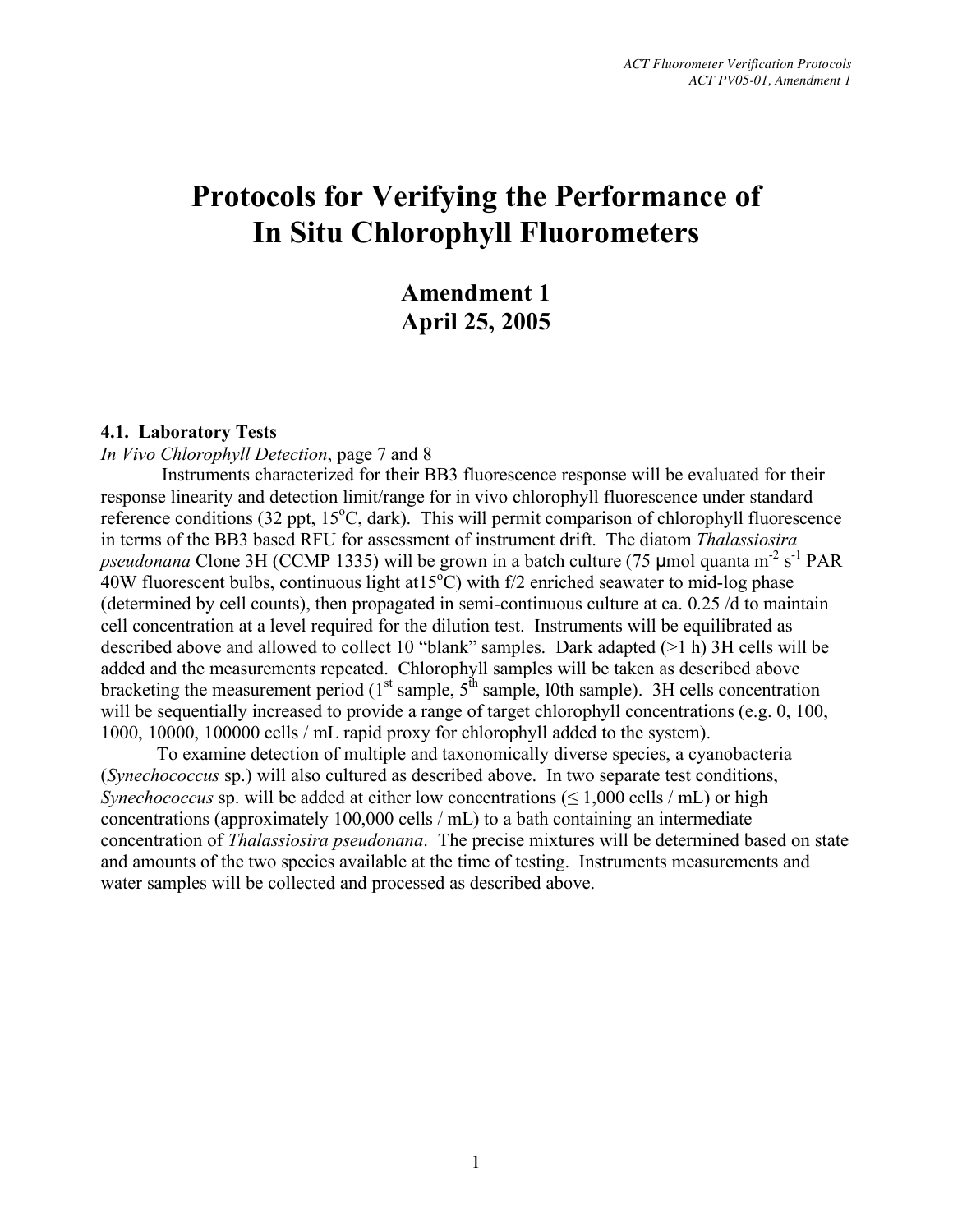**Amendment 2 May 12, 2005**

#### **4.1. Laboratory Tests**

Page 7 – *Please note the addition of lower BB3 concentrations for testing in the following three sections.*

*Response Linearity –* For the linearity or stability tests, a mean and standard deviation of 5 instrument readings at 1-minute intervals for each test condition will be collected after the instruments are allowed at least 30 minutes to equilibrate. This instrument mean and STD will be compared to the mean and STD of 5 water samples BB3 samples collected at the same 1-minute intervals and quantified by absorbance spectroscopy. Test baths will filled with DI water (to provide a baseline or zero response factor), held in the dark. At least six concentrations of BB3 will be tested over the range of 0-15 µg / mL (e.g. 0, 0.001, 0.005, 0.01 0.05, 0.5, 1, 5 and 15 µg / mL) and temperature  $(4, 15 \text{ and } 32 \degree \text{C})$  will be varied to produce a matrix with 18 independent conditions for evaluating response linearity.

*Detection Range* – The experimental matrix above will enable determination of the linear detection ranges at each test temperature. Limit of detection will be computed as: (Mean + 3 S.D. of blank readings) and upper detection range will be determine as either the dye concentration causing saturation of instrument output or a greater than 50% decline in response factor. Only tests conducted in dark conditions will be used to determine detection limits of the instruments. These range estimates will then be independently tested at a reference temperature of 15°C by monitoring instrument output over a low range of BB3 concentrations (e.g.,  $0.001$ ,  $0.005$ ,  $0.01$  and  $0.025 \mu g$  / mL) and high levels of BB3 (e.g., 0.5, 1, 5, 10, 15 and 20 µg / mL). The exact BB3 concentrations tested may vary depending on instrument response or gain settings. These tests will be subsequently repeated at  $15^{\circ}$ C using RWT as the reference dye.

*Light and Turbidity* – Sensitivity to ambient light and water clarity will then be assessed by exposing the test instruments to high light (>200 umol/m/s PAR) using 500W halogen worklights and varying turbidity levels. Instruments will be placed in a bath at  $15^{\circ}$ C with 0.1 µg / mL of BB3 and response factors, measured as described above, obtained in darkened conditions and under high irradiance (ca 200 µmol quanta /m<sup>2</sup> / s, near sensor heads) conditions will be compared. Two different levels of turbidity (very low, set by the water source, low and high, 400 NTU max.) will then be produced by adding combinations of Formazin and colored dissolved organic matter (CDOM, filtered coffee will be used for simplicity). The response linearity test repeated under high light and in the dark. Turbidity test conditions will be quantified by a benchtop turbidity sensor in NTU. CDOM will be determined by absorbance spectroscopy on filtered samples (see below).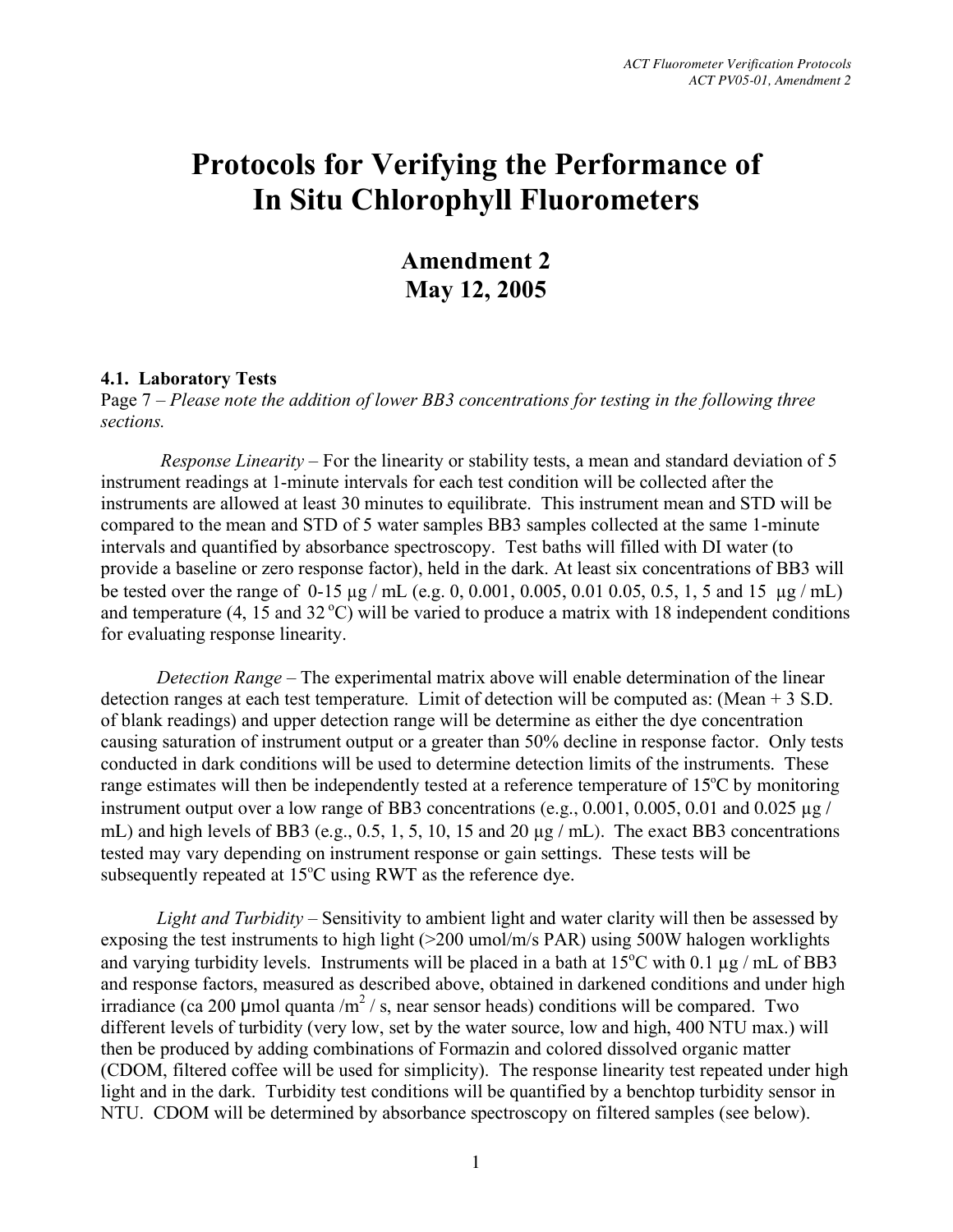**Amendment 3 May 23, 2005**

#### **4.3. Field Tests**

Page 8.

Approximately 7 days prior to their particular field deployment, each test site will collect 10 independent water samples over a one-hour period at the location where field tests will occur (*the number of samples was increased from 5 to 10*).

#### Page 10.

*Filtering -* All chlorophyll *a* samples from each ACT Partner test site will be filtered on 2.5 cm Whatman GF/F membranes immediately after collection (<30 min). Sufficient volume of sample water will be filter to get visible color on filter surface and the precise volume filtered (400 mL maximum) for each sample recorded. All filtrations will be done in low light (i.e. not in front of window, away from sunlight), with low vacuum pressure  $(<5$  in Hg). As soon as fluid runs through the filter, it will be removed, folded twice with the sample on the internal surface, wrapped in foil, placed in cryovials (one filter/vial), and immediately frozen by immersing into liquid  $N<sub>2</sub>$ (*please* note the *subtle changes* to this *set* of *steps*). Quick-freezing in liquid N<sub>2</sub> improves extraction efficiency and provides excellent long-term storage with no degradation (Bidigare et al. 2005, Analysis of pigments by high-performance chromatography. In R. Andersen (ed) Algal Culturing Technique, Academic Press).

*Cleaning* - Filtration apparatus and sample storage vessels will be cleaned between use by wiping with a clean cloth and copious rinses (>5) with DI water. Once per day (*changed from once per week*) filtration apparatus will be wiped, rinsed and soaked for 15 minutes in a 2% solution of Micro-90 or equivalent detergent, followed by a second round of copious rinsing with DI water.